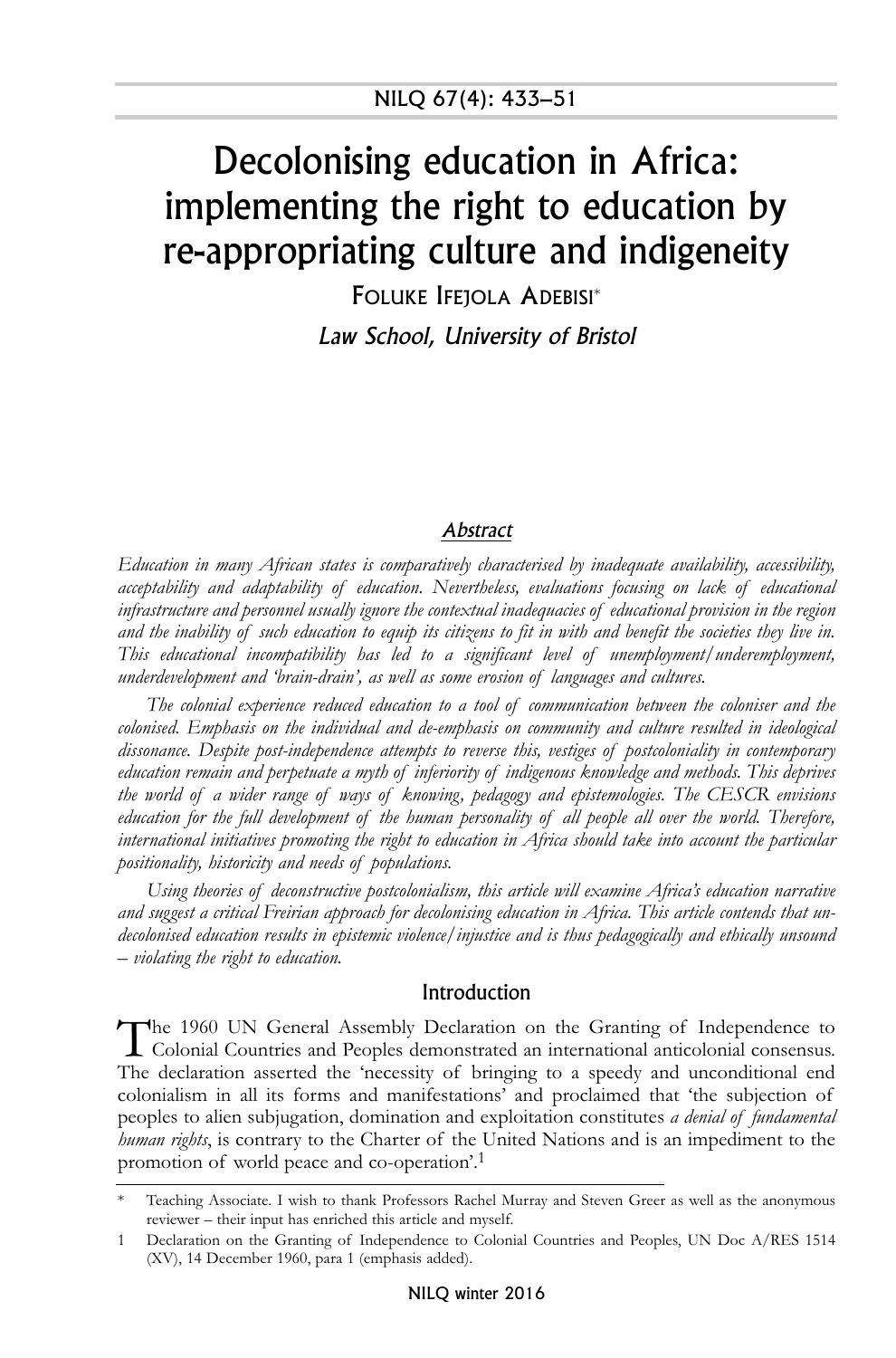This was subsequent to a history of African agitation against colonial rule and its system. 2 This included formal colonial education and economics; both were considered unfair and discriminatory. Agitators for independence believed that self-government would reverse this. 3 At decolonisation, administration of all colonies was placed in the hands of Africans educated in colonial schools. 4 However, colonial education had coloured indigenous African thought, classifying it as pre-logical and pre-critical, disregarding the fact that difference will not always suggest inferiority. 5 Postindependence anticolonial initiatives informed by postcolonial writing on the subject have not sufficiently decolonised the socio-political, socio-cultural and socio-economic structures which were colonial inheritances. 6 In 2016, the 'Rhodes Must Fall' educational decolonisation movement – started in South Africa with the removal of a statute of Cecil Rhodes – extended to Oxford in the UK. 7 In non-African countries, this debate also suggests making curricula more inclusive.

In Africa, the promotion of the right to education, especially by international bodies, has been focused mainly on improving the availability and accessibility of education. African indigenous knowledge rarely features in this process. 'Indigenous knowledge' refers to precolonial African knowledge in and of Africa. It could be argued here that 'the concept of Africa', distinguished from the geographical entity, is both a colonial and postcolonial illusion, however, international engagement with sub-Saharan Africa especially, tends to disregard African state particularity and rather focuses on equal African paucity – supposed or otherwise. This article's treatment of 'Africa' is based in part on this prior engagement. As Nyamnjoh laments: 'Monological, non-reflexive and non-inclusive representations of parts of an arbitrarily mapped-out and confined Africa continue to be the dominant mode of comprehending the continent'.<sup>8</sup> Oelofsen posits that '"Africa" denotes more than a geographical location'. She suggests that acknowledging the concept of Africa is to acknowledge the effect such conceptualisation has on intellectuality.<sup>9</sup> It is this author's aim to simultaneously conceptualise and reconceptualise this form of representation.

Syrotinski's approach<sup>10</sup> and the views of postcolonial African theorists prove very informative to the decolonisation process. Postcolonial deconstruction suggests the possibility and hope of a world of true equality of knowledge, philosophy and thought,

<sup>2</sup> Michael Crowder, *West Africa under Colonial Rule* (Northwestern UP 1976) 467.

<sup>3</sup> Ibid 469.

<sup>4</sup> Ken Post, *The New States of West Africa* (Penguin African Library 1968) 42.

<sup>5</sup> Barry Hallen, *A Short History of African Philosophy* (Indiana UP 2009) 38; Antony Anghie, *Imperialism, Sovereignty and the Making of International Law* (CUP 2007) 253; Barry Hallen, *The Good, the Bad, and the Beautiful: Discourse about Values in Yoruba Culture* (Indiana UP 2000) 2, 50; Francis B Nyamnjoh, '"Potted Plants in Greenhouses': A Critical Reflection on the Resilience of Colonial Education in Africa' (2012) 47(2) Journal of Asian and African Studies 136; Edward Shizha, 'Reclaiming our Memories: The Education Dilemma in Postcolonial African School Curricula' in Ali A Abdi and Ailie Cleghorn (eds), *Issues in African Education* (Palgrave Macmillan 2005) 67.

<sup>6</sup> Peter Mayo, 'Nyerere's Postcolonial Approach to Education' in Ali A Abdi (ed), *Decolonizing Philosophies of Education* (Sense Publishers 2012) 43–47; Shizha (n 5) 75.

<sup>7</sup> André Rhoden-Paul, 'Oxford Uni Must Decolonise its Campus and Curriculum, Say Students' *The Guardian* (24 March 2016) <www.theguardian.com/education/2015/jun/18/oxford-uni-must-decolonise-its-campusand-curriculum-say-students>.

<sup>8</sup> Francis B Nyamnjoh, 'Blinded by Sight: Divining the Future of Anthropology in Africa' (2012) 47 Africa Spectrum 68.

<sup>9</sup> Rianna Oelofsen, 'Decolonisation of the African Mind and Intellectual Landscape' (2015) 16(2) Phronimon 140.

<sup>10</sup> See n 21 and text at n 41 below.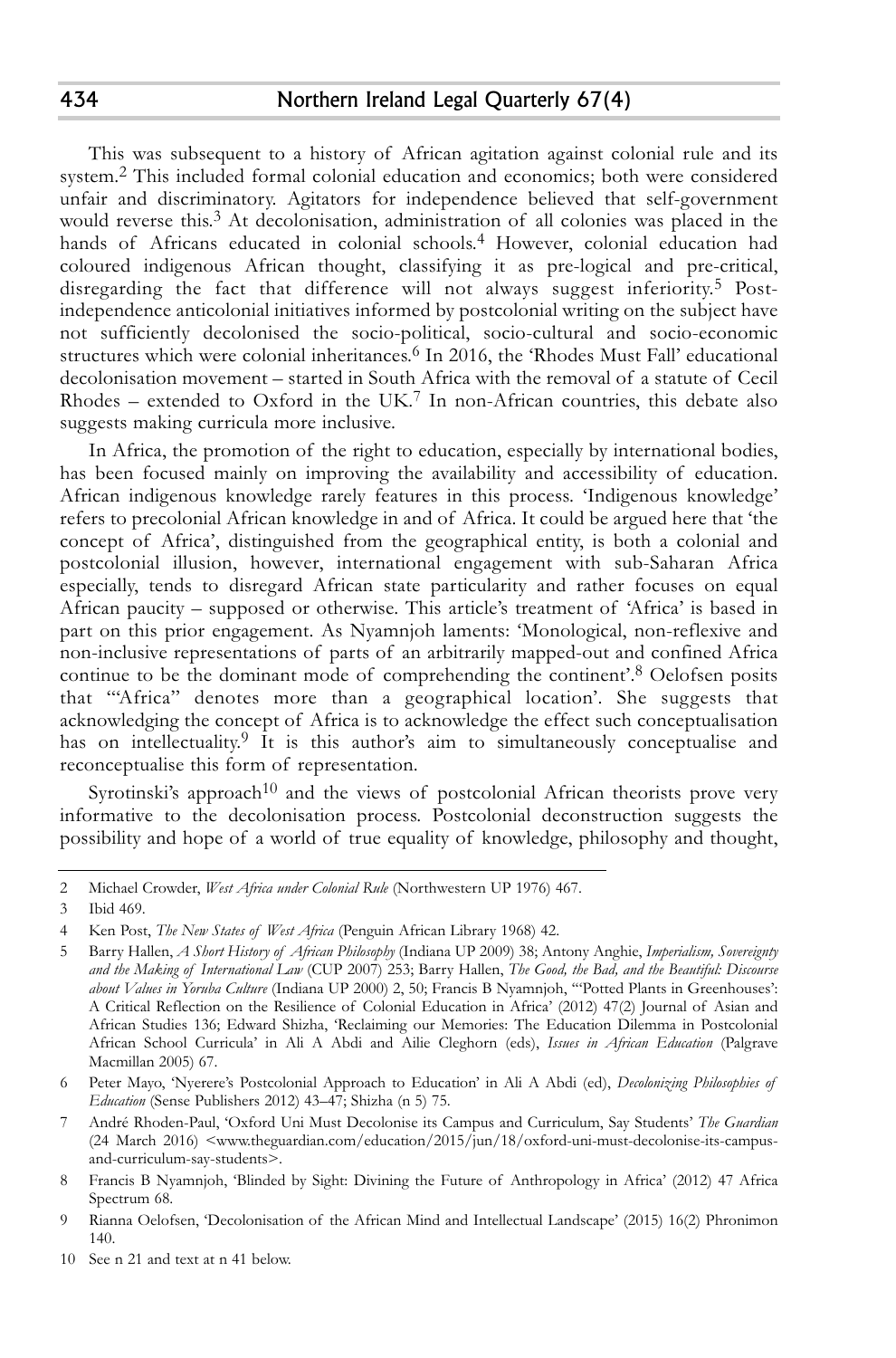a world where human rights are truly international. Spivak's writings on the subaltern explore the mechanisms of epistemological silencing, 11 while Freire's ideas transform decolonisation possibility into potential. 12 The pivotal role of education as a socialisation, liberation and developmental force indicates that an acceptable 'right to education' should be complemented by 'rights in education'.<sup>13</sup> Rights in education require 'protection of and respect for learners' cultures, needs and languages'. 14

This article will examine postcolonial theories as well as the historicity of African education and argue for the possibility of decolonising education. For the purposes of the article, education refers to 'organized activities that take place in schools that are intended to transmit skills, knowledge'. 15 There is a danger that African governments continue to use education as a tool of subjugation. Using the framework of international human rights law to effectively decolonise education could prevent this.

#### Africa and postcolonial deconstruction

Sertima describes the effects of colonialism in Africa thus:

No human disaster . . . can equal in dimension of destructiveness the cataclysm that shook Africa . . . the threads of cultural and historical continuity were so savagely torn asunder that henceforward one would have to think of two Africas: the one before and the one after the Holocaust. 16

The consequence of the colonial encounter between Europe and Africa was to establish thereafter the parameters for global power and the gateway of acceptable language, knowledge, jurisprudence and thought. 17 The colonial relationship functioned through acculturation mechanisms such as 'assimilation' and 'association', predicated on presumed African inferiority; these mechanisms were justified by treaties that disempowered and fervent evangelising, as well as arguments that alluded to both imperial profit-making and humanitarian munificence. 18 Mbembé states that colonisation was an enterprise of appropriation, familiarisation and utilisation. $^{19}$  The overall result was to effectively silence African history, knowledge and autonomy. $^{20}$ 

Postcolonial theory analyses the consequences of colonialism on the colonised. Theorists consider the ideas of hierarchical difference in how the image of Africa is

<sup>11</sup> Gayatri Chakravorty Spivak, 'Can the Subaltern Speak?' in Cary Nelson and Lawrence Grossberg (eds), *Marxism and the Interpretation of Culture* (Macmillan Education UK 1988) 271–313.

<sup>12</sup> Paulo Freire, *Pedagogy of the Oppressed*, Myra Bergman Ramos (trans) (Continuum 2000).

<sup>13</sup> Zehlia Babaci-Wilhite et al, 'Education and Language: A Human Right for Sustainable Development in Africa' (2012) 58(5) International Review of Education 628.

<sup>14</sup> Ibid 629.

<sup>15</sup> Ali A Abdi and Ailie Cleghorn, 'Sociology of Education: Theoretical and Conceptual Perspectives' in Abdi and Cleghorn (n 5) 5.

<sup>16</sup> Ivan van Sertima, *Black Women in Antiquity* (Transaction Books 1984) 8.

<sup>17</sup> Anghie (n 5) 66.

<sup>18</sup> Ibid 206; Walter Rodney, *How Europe Underdeveloped Africa* (Bogle-L'Ouverture Publications 1972) 247; Dismao A Masolo, 'African Philosophers in the Greco-Roman Era' in Kwasi Wiredu (ed), *A Companion to African Philosophy* (Blackwell 2004) 51; Edward Shizha, 'Rethinking and Reconstituting Indigenous Knowledge and Voices in the Academy in Zimbabwe: A Decolonization Process' in Dip Kapoor and Edward Shizha (eds), *Indigenous Knowledge and Learning in Asia/Pacific and Africa: Perspectives on Development, Education, and Culture* (Palgrave Macmillan 2010) 118; Nyamnjoh (n 5) 132.

<sup>19</sup> Achille Mbembé, *On the Postcolony* (University of California Press 2001) 237.

<sup>20</sup> Olivia Rutazibwa, 'Studying Agaciro: Moving beyond Wilsonian Interventionist Knowledge Production on Rwanda' (2014) 8(4) Journal of Intervention and Statebuilding 294; Shizha (n 5) 69.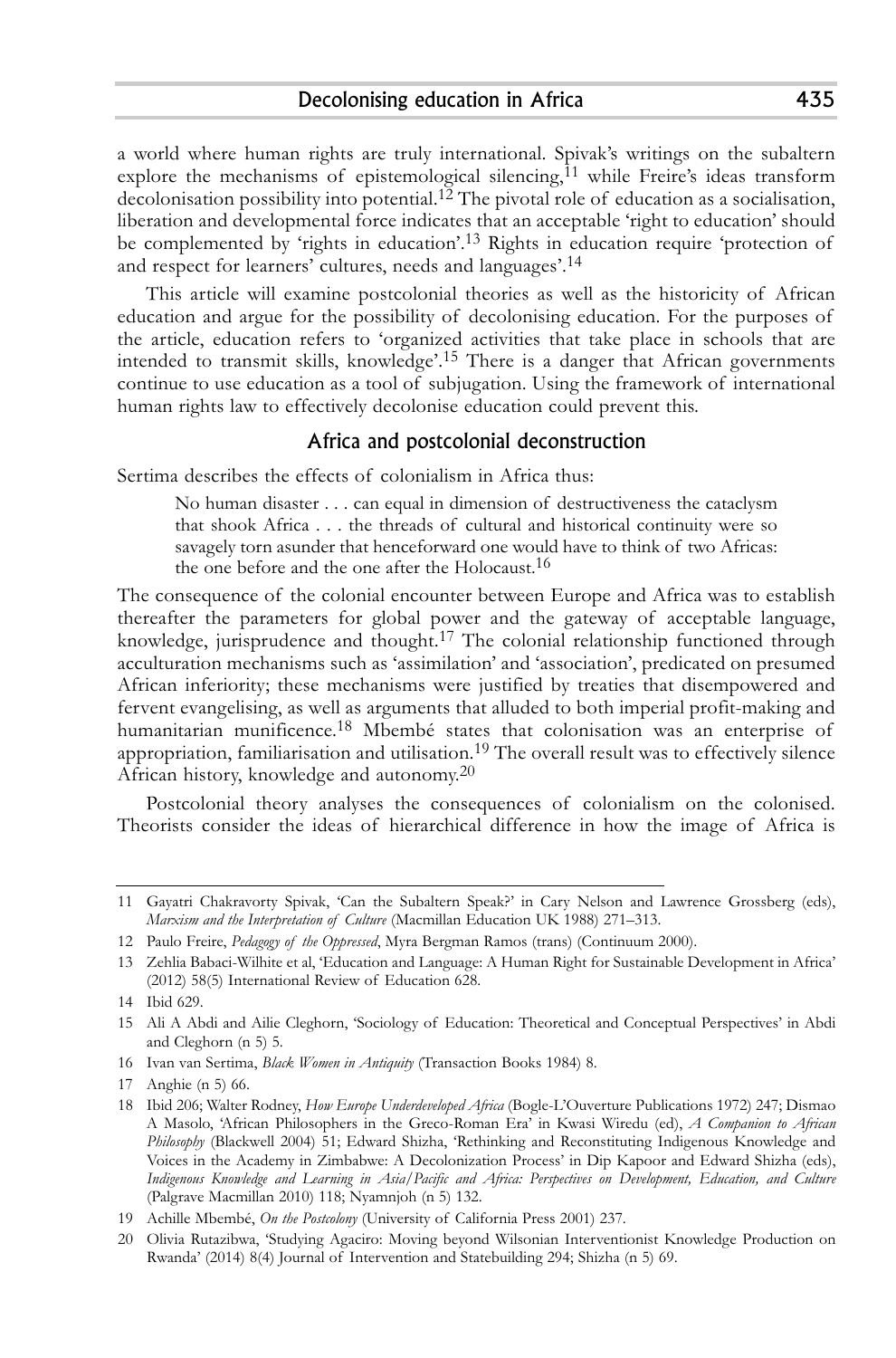reproduced or represented in literature as well as new and old media. 21 The idea or invention of Africa cannot be divorced from the ideology that drove colonisation – the distinction between the civilised and the uncivilised. 22 That ideology pervades Africa's current relation with the rest of the world – power structures, politics, language and knowledge. Chinua Achebe, commenting on Joseph Conrad's *Heart of Darkness* (1899), states that the book's thesis is based on a presumption of African savagery, barbarism and intellectual inferiority. 23 Edward Said's critique of Conrad notes that, despite Conrad's disgust for colonial horrors, a world where Europe did not exercise mastery over Africa was beyond Conrad's imagination. 24 Postcolonial theory recognises that the incompetence and dependence of Africa's contemporary political and intellectual elite on external approval and assistance result from hybridity of supposed African authenticity and the attempted replication of colonial character, all carried out within an inherited colonial structure. 25

Postcolonialism is concerned with:

. . . the purely methodological question of knowing whether it is possible to offer an intelligible reading of contemporary Africa solely through conceptual structures and fictional representations used precisely to deny African societies any historical depth and to define them as radically other, as all that the West is not. 26

In other words, postcolonial theory seeks to find the truth about Africa.

Ahluwalia states that even though postcolonial theory seems to have been mainly concerned with literary examination, it is helpful in 'suggesting that a polity be examined in totality from the rupturing moment of colonisation'. 27 It can potentially become more than a special branch of cultural studies. Postcolonial theory recognises that 'whilst retaining its linkages to its European past . . . through the process of hybridisation and transculturation, the African state has been and continues to be inflected locally'. 28 However, a suitably developed theory 'offers a way to break down the tyranny of the structures of power',<sup>29</sup> both for the individual and the state.

One of the major structures of power concerns the control of knowledge. Mudimbe and Nyamnjoh suggest that knowledge of Africa is based on three major systems – anthropological science, colonial politics and the 'civilising mission'. 30 The underlying idea of difference driving these knowledge systems imbued their interactions with

<sup>21</sup> Michael Syrotinski, *Deconstruction and the Postcolonial: At the Limits of Theory* (Liverpool UP 2007) 67, 83; Okwach Abagi, 'The Role of the School in Africa in the Twenty-First Century: Coping with Forces of Change' in Abdi and Cleghorn (n 5) 301; Valentin Y Mudimbe, *The Invention of Africa: Prognosis, Philosophy and the Order of Knowledge* (Indiana UP 1988); Valentin Yves Mudimbe, *The Idea of Africa* (Indiana UP 1994); Makau W Mutua, 'Savages, Victims, and Saviors: The Metaphor of Human Rights' (2001) 42(1) Harvard International Law Journal 201–45; Frantz Fanon and Constance Farrington, *The Wretched of the Earth* (Penguin Books 1963); Ngugi Wa Thiong'o, *Decolonising the Mind: The Politics of Language in African Literature* (East African Publishers 1994).

<sup>22</sup> Syrotinski (n 21) 98; Anghie (n 5) 65.

<sup>23</sup> Chinua Achebe, 'An Image of Africa' (1978) 9(1) Research in African Literatures 3.

<sup>24</sup> Edward Said, *Culture and Imperialism* (Vintage 1994) 22–31.

<sup>25</sup> Syrotinski (n 21) 69, 70, 72, 76, 99; Christopher Clapham, *Africa and the International System: The Politics of State Survival* (CUP 1996) 32; Nyamnjoh (n 5) 134.

<sup>26</sup> Mbembé (n 19) 11.

<sup>27</sup> Pal Ahluwalia, *Politics and Post-Colonial Theory: African Inflections* (Routledge 2012) 14.

<sup>28</sup> Ibid 66.

<sup>29</sup> Ibid 72.

<sup>30</sup> Mudimbe, *Invention of Africa* (n 21) 14–36; Nyamnjoh (n 5) 130.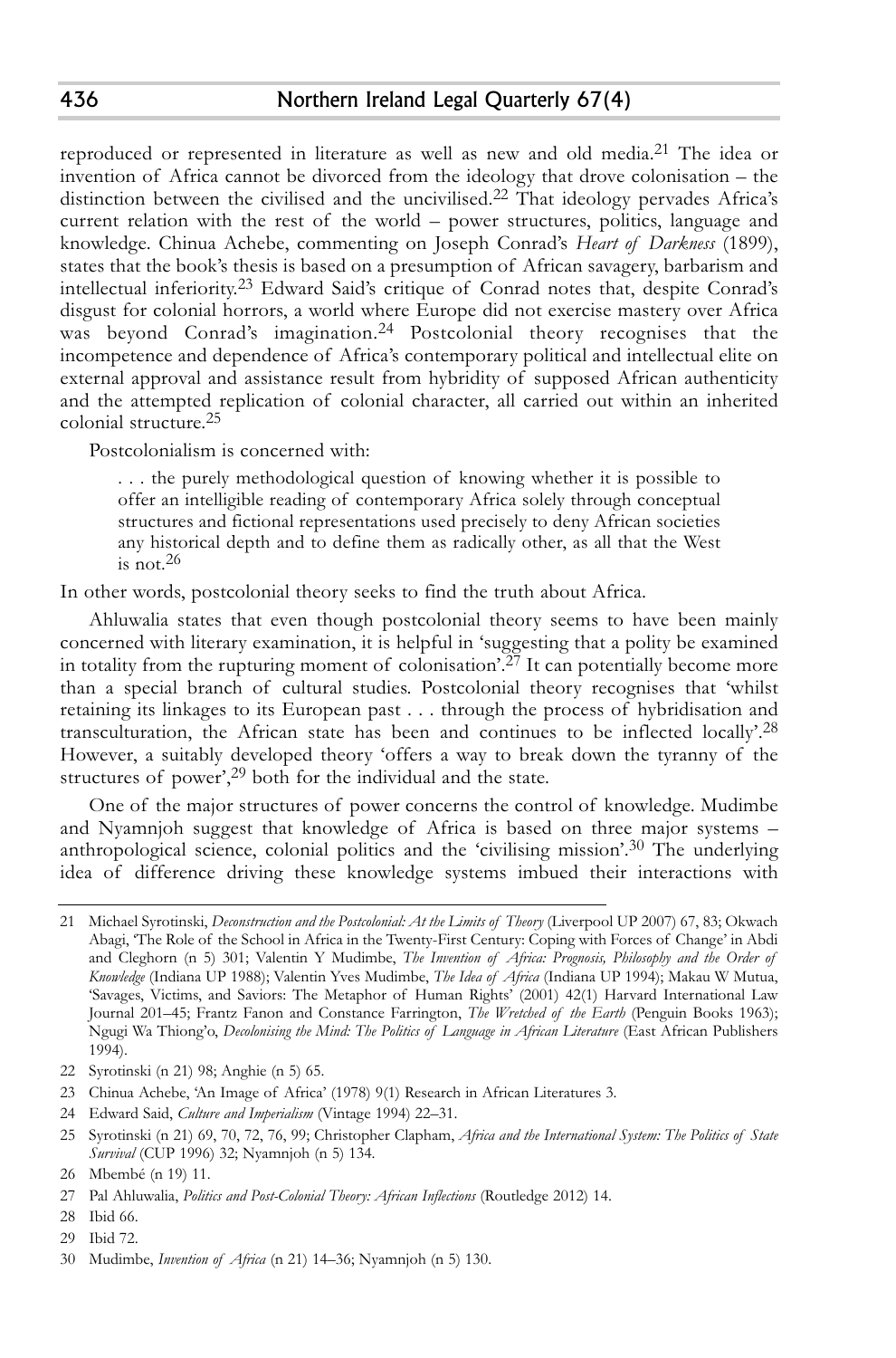practices of acculturation. 31 The systems are supported by what Mudimbe calls the 'colonial library' – the epistemology of supposed knowledge of Africa – a system of thought so ingrained in our consciousness that we argue against its theories by referencing its precepts. 32 Mudimbe's arguments are reminiscent of Foucault, though Mudimbe is aware of his own self-contradictions. 33 Syrotinski translates a metaphor of an African researcher from Mudimbe's 'L'autre Face du Royaume', 'who rides up and down a lift believing that he or she is in control of its movement, all the while unaware that Western technicians in fact possess the knowledge of its operation and thus ultimately determine the limits of its freedom'. 34 Harrow says of Mudimbe's arguments, that the retreat from colonialism 'must transcend the limits imposed on the situation by the refusal of its givens altogether,<sup>35</sup> questioning the possibility of transcending international life. Mudimbe ultimately realises that we cannot speak of decolonisation without understanding the psychology of colonisation; yet decolonisation cannot achieve a return to precolonial Africa because acculturation is also a fact of history not particular to Africa. 36 Therefore, formal education cannot be wholly replaced by indigenous knowledge, decolonisation should point forwards, not backwards. Deconstructive reading of postcolonial theory aids this possibility.

Deconstruction has as one of its main authors Jacques Derrida. Derrida sought to question assumptions within Western thought by challenging the premises of stasis and rationality upon which Western philosophy is based. 37 Deconstruction explores accepted assertions to find other meanings than the one constructed: the idea of truth suggests the possibility of fiction, the idea of justice suggests the possibility of injustice. 38 Language, and consequently the world, is shown to be figurative; objectivity can be questioned as it is constructed through unreliable language. Deconstruction asks us to look beyond the text or the 'representation' and question the normalisation of the construction of Africa, enabling us to rewrite/reinvent Africa, to de-victimise Africa, to iterate Africa in the context of a possible equal future. 39 Deconstruction is of particular relevance to epistemic violence, which is concerned with dominant knowledge that silences other forms of knowledge; it is the cognitive inability to engage with the truth of another group's social experience. 40

'Deconstructive post-colonialism' as theorised by Syrotinski is a scholarly process that can potentially reduce the perceived political inefficacy of deconstruction and grant postcolonialism political force. 41 Syrotinski contends that 'deconstruction as a highly

31 Mudimbe, *Invention of Africa* (n 21) 33; Anghie (n 5) 65.

<sup>32</sup> Mudimbe, *Invention of Africa* (n 21) 179–94; Hallen, *African Philosophy* (n 5) 44.

<sup>33</sup> Mudimbe, *Invention of Africa* (n 21) 56.

<sup>34</sup> Syrotinski (n 21) 85.

<sup>35</sup> Kenneth Harrow, 'Mudimbe and the Power of the Word' in Stephen Arnold (ed), *African Literature Studies: The Present State* (Cornell UP 1985) 97.

<sup>36</sup> Mudimbe, *Invention of Africa* (n 21) 167, 168, 209; Bryan Mukandi, 'Chester Himes, Jacques Derrida and Inescapable Colonialism: Reflections on African Philosophy from the Diaspora' (2015) 34(4) South African Journal of Philosophy 535.

<sup>37</sup> Jacques Derrida, *Writing and Difference* (University of Chicago Press 1978) especially 41; Barry Stocker, *Routledge Philosophy Guidebook to Derrida on Deconstruction* (Routledge 2006) 107, 115–16, 188–9.

<sup>38</sup> Michael Syrotinski, 'Monstrous Fictions: Testifying to the Rwandan Genocide in Tierno Monénembo's L'aîné des Orphelins' (2009) 45(4) Forum for Modern Language Studies 437; Jack M Balin, 'Deconstructive Practice and Legal Theory' (1987) 96(4) Yale Law Journal 743-86.

<sup>39</sup> Syrotinski (n 21) 74, 109, 111–13, 115.

<sup>40</sup> Miranda Fricker, *Epistemic Injustice: Power and the Ethics of Knowing* (OUP 2007) 152–69.

<sup>41</sup> Syrotinski (n 21) 23, 118.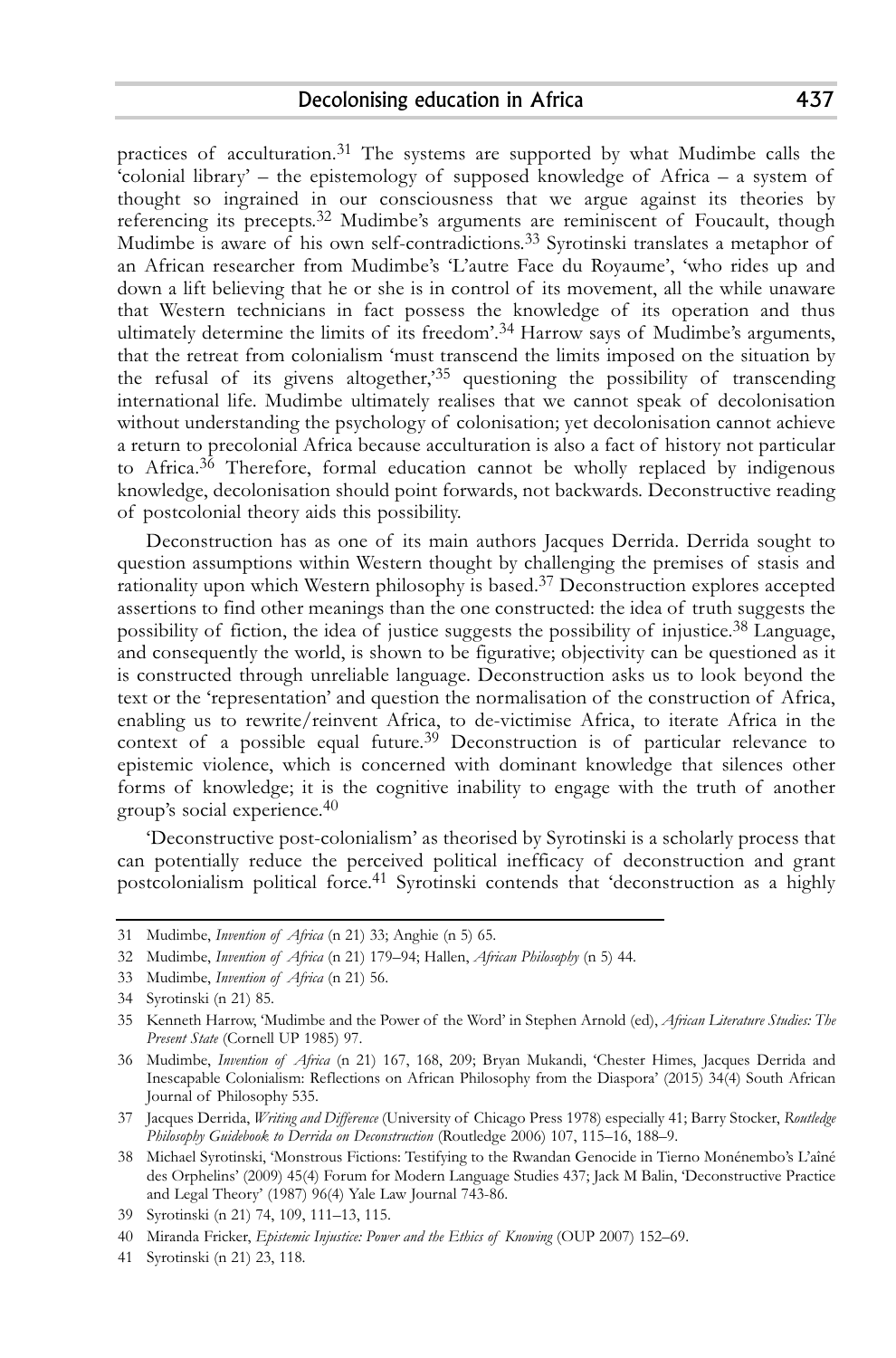vigilant reading practice, can inform our critical understanding of specific post-colonial contexts'. 42 He argues for a closer theoretical relationship between postcolonial theory and deconstruction. Syrotinski maintains that Mbembé's thesis of 'writing Africa' engages 'in a deconstructive mode of reading that responds to the imperative of a "writing of the disaster".<sup>43</sup> He goes on to state that deconstruction teaches us that the historical instances of African trauma 'are the very condition of the possibility of writing and reading narratives . . . and the post-colonial'. 44 Or, as Mbembé himself suggests, 'each death or defeat leads to a new appearance, is perceived as confirmation, gage, and relaunch of an ongoing promise,  $a^{\text{``not}}$  yet,"  $a^{\text{``what}}$  is coming," which – always – separates hope from utopia'. 45 Postcolonialism points forward, not with an unshakeable narrative of fatality, but with a narrative of equal freedom and opportunity. Syrotinski states that 'the work of remembering and mourning is an ongoing collective responsibility, and not simply a civic duty we perform so as to then forget'. 46 Deconstructing the postcolonial speaks of what can be, despite the trauma of colonialism and the incapacity of the postcolonial state.

## Africa, the right to education and Freire's pedagogy

In Africa, the right to education is protected by a collection of international, regional and national legislation, but most specifically by Articles 13 and 14 of the International Covenant on Economic, Social and Cultural Rights (ICESCR). Protections within regional laws merely reiterate the ICESCR. According to the Committee on Economic, Social and Cultural Rights (CESCR), education is a means of attainment of all other rights. 47 The UN Committee on the Rights of the Child states that education should reflect a balance between promoting the physical, mental, spiritual and emotional aspects and the intellectual, social and practical dimensions of education. 48 The right to education has been described as an empowerment right or a gateway right.<sup>49</sup> Consequently, the right should enable the educated to take control of her life and contribute to the development of her state. 50

In its General Comment No 13, the CESCR provides that primary education should be free and quality education should be available, accessible, acceptable and adaptable. 51 Coupled with quantitative data, such as the ratio of a state's youth in education and the portion of state resources allocated to education, the foregoing features provide a standard assessment of education. 52 Process and outcome indicators are used to

<sup>42</sup> Ibid 59.

<sup>43</sup> Ibid 118.

<sup>44</sup> Ibid 123.

<sup>45</sup> Mbembé (n 19) 206.

<sup>46</sup> Syrotinski (n 38) 12.

<sup>47</sup> CESCR General Comment No 13: The Right to Education (Article 13), 8 December 1999, E/C12/1999/10; Fons Coomans, 'Clarifying the Core Elements of the Right to Education' (1988) 10 Framework 215.

<sup>48</sup> UN Committee on the Rights of the Child, General Comment No 1 (2001), Article 29(1): The Aims of Education, CRC/GC/2001/1, para 12.

<sup>49</sup> Klaus D Beiter, *The Protection of the Right to Education by International Law* (Brill 2005) 56.

<sup>50</sup> Coomans (n 47) 214.

<sup>51</sup> CESCR (n 47); Sital Kalantry, Jocelyn E Getgen and Steven Arrigg Koh, 'Enhancing Enforcement of Economic, Social, and Cultural Rights Using Indicators: A Focus on the Right to Education in the ICESCR' (2010) 32(2) Human Rights Quarterly 278.

<sup>52</sup> Katrien Beeckman, 'Measuring the Implementation of the Right to Education: Educational versus Human Rights Indicators' (2004) 12(1) International Journal of Children's Rights 72, 73, 77.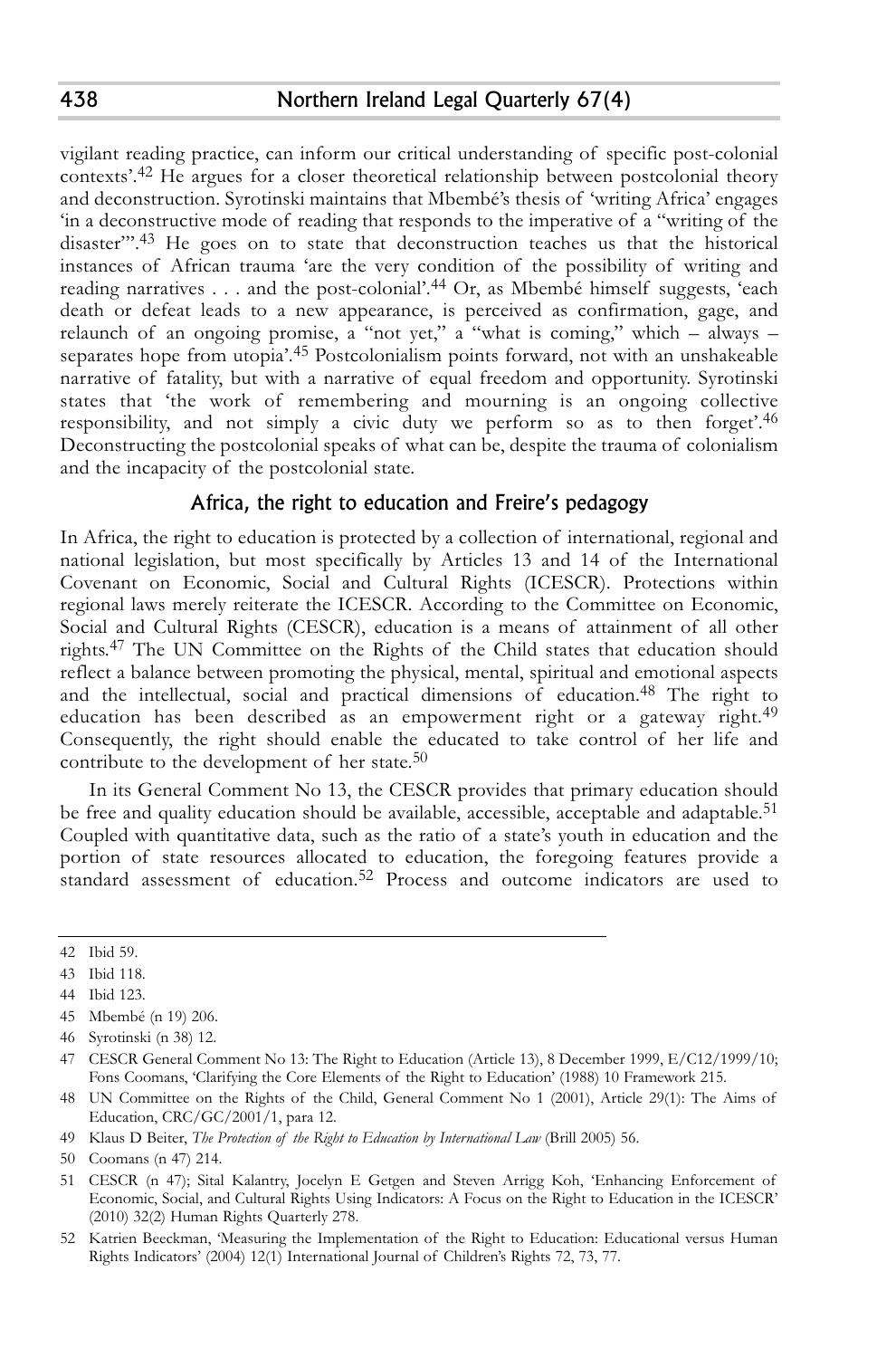determine the suitability of laws and policies and, consequently, the resulting effect of these laws and policies. 53

According to UNESCO, sub-Saharan African states are comparatively behind other regions in the provision of education. 54 In 2012 sub-Saharan Africa had the lowest regional gross enrolment ratio – 20 per cent. North America and Western Europe's ratio stood at 89 per cent and Central Asia's at 33 per cent. Provision of early childcare in sub-Saharan Africa stood at 20 per cent – unfavourably compared to Latin America at 74 per cent. Sub-Saharan Africa also had the highest regional numbers of students not in school – at nearly 30,000, almost three times Asian regional numbers. Attainment of literacy skills also suffers as education systems exhibit infrastructural failures in access and learning. 55 The inadequacies of the education system are played out against a background of high child-marriage rates, parent illiteracy, poverty and political unrest. 56

While some regional legal instruments attempted to include 'African values' within their standards,<sup>57</sup> these have failed to be effective as they are attached to legal norms that seem to be in direct contradiction to those propositions. Nevertheless, scholars like Mutua and An-Na'im argue that, without the inclusion of the African perspective in international human rights law (IHRL), the human rights mosaic is incomplete and undemocratic. 58 IHRL is naturally suspicious of tradition, but if our desire to improve human rights and education is predicated on the inherent value of all human experience, we cannot justly disregard a significant part of that experience in doing so. To achieve universality (and not uniformity) of human rights, a more multifaceted conception of how human rights norms are assimilated by different cultures needs to be attained. Culture could in essence be appropriated as a functional tool to help in the promotion and entrenchment of human rights. 59 Indigenisation of education measures in Canada, Australia and the Philippines was followed by an increase in student representation from

<sup>53</sup> Kalantry et al (n 51) 282.

<sup>54</sup> UNESCO, 'Education for All 2000–2015: Achievements and Challenges' (UNESCO 2015) <http://unesdoc.unesco.org/images/0023/002322/232205e.pdf>.

<sup>55</sup> Kevin Watkins, 'Too Little Access, not Enough Learning: Africa's Twin Deficit in Education' in *This is Africa Special Report, Access+: Towards a post-MDG Development Agenda on Education* (2013) <www.brookings.edu/research/opinions/2013/01/16-africa-learning-watkins>; Amina Mama, 'Is It Ethical to Study Africa? Preliminary Thoughts on Scholarship and Freedom' (2007) 50(1) African Studies Review 22; Africa-America Institute, State of Education in Africa Report 2015: Overview of the State of Education in Africa -*Early Childhood, Primary and Secondary Education, Vocational and Technical Training, and Higher Education* (2015) 6–11: <www.aaionline.org/wp-content/uploads/2015/09/AAI-SOE-report-2015-final.pdf>; Justin W Van Fleet, K Watkins and L Greubel, 'Africa Learning Barometer' (2012) 1–14: <www.brookings.edu/~/media/events/2012/9/17-africa-learning/africa-learning-barometerfinal.pdf>; Brendalyn P Ambrose, *Democratization and the Protection of Human Rights in Africa: Problems and Prospects* (Greenwood Publishing Group 1995) 67; Abagi (n 21) 301; Birgit Brock-Utne and Malcolm Mercer, 'Languages of Instruction and the Question of Education Quality in Africa: A Post-2015 Challenge and the Work of CASAS' (2014) 44(4) Compare: A Journal of Comparative and International Education 677.

<sup>56</sup> Watkins (n 55); Nyamnjoh (n 5) 139; Abagi (n 21) 302–5.

<sup>57</sup> African Charter on Human and People's Rights (ACHPR), Articles 27–29.

<sup>58</sup> Makau Wa Mutua, 'The Banjul Charter and the African Cultural Fingerprint: An Evaluation of the Language of Duties' (1994) 35 Virginia Journal of International Law 344; Abdullahi A An-Na'im, 'Problems of Universal Cultural Legitimacy for Human Rights' in Abdullahi A An-Na'im and Francis Deng (eds), *Human Rights in Africa: Cross-Cultural Perspectives* (Brookings Institution Press 1990) 339; Charles R Beitz, 'Human Rights as a Common Concern' (2001) 95 American Political Science Association 270.

<sup>59</sup> Jack Donnelly, *Universal Human Rights in Theory and Practice* (Cornell UP 2013) 112; Manfred O Hinz, 'Human Rights between Universalism and Cultural Relativism? The Need for Anthropological Jurisprudence in the Globalising World' in Anton Bösl and Joseph Diescho (eds), *Human Rights in Africa: Legal Perspectives on their Protection and Promotion* (Konrad Adenauer Foundation 2009) 3, 12.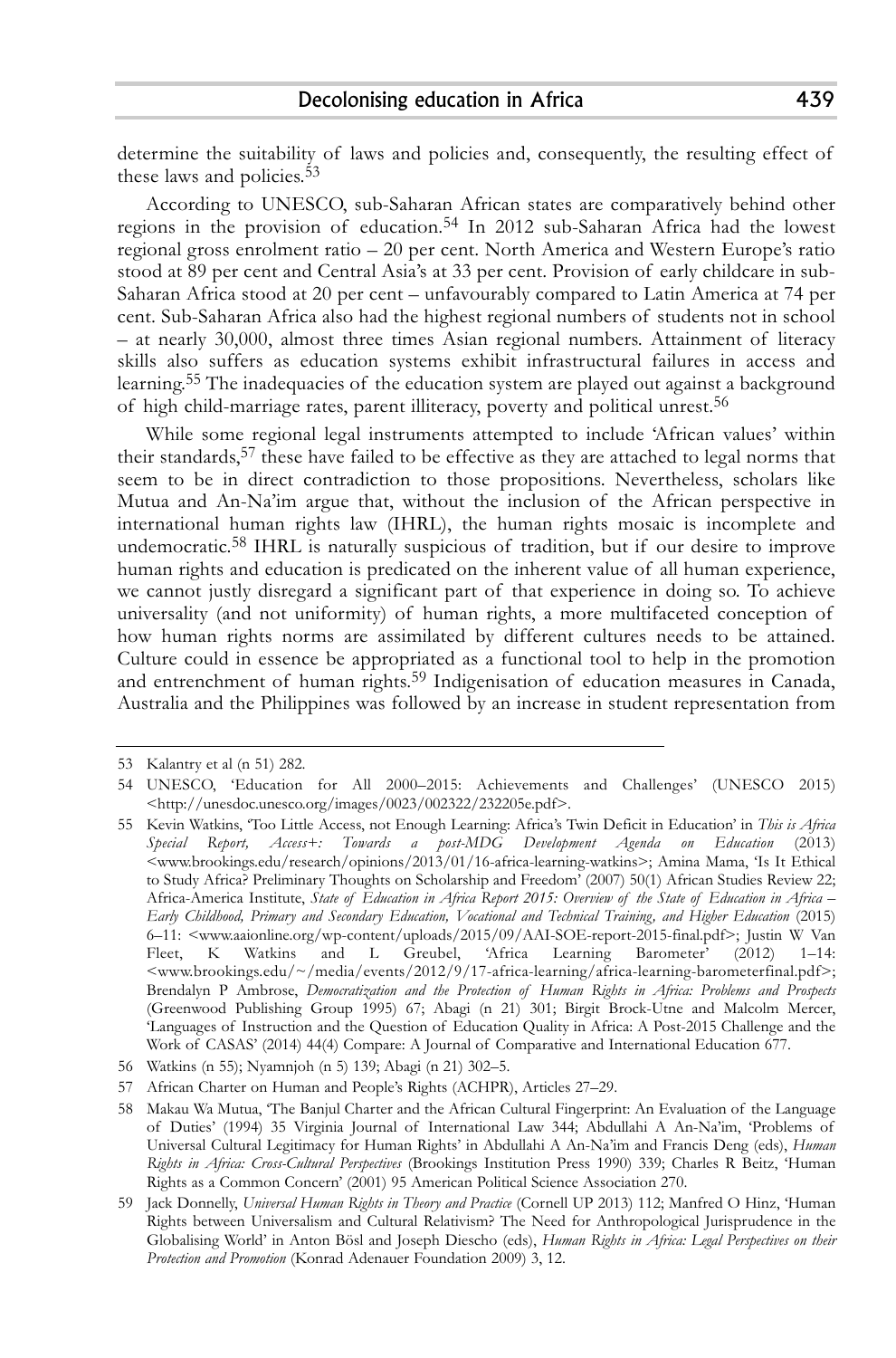marginal groups, a new understanding of citizenship and a more robust curriculum. 60 Freire's ideas about 'situationality' therefore have proven merit.<sup>61</sup>

Paulo Freire was a Brazilian educator whose ideas on pedagogy are encapsulated succinctly in his book *The Pedagogy of the Oppressed* (1968). Freire argued that education was usually structured as a system of knowledge 'banking' – collection and regurgitation – that dehumanises the subject. 62 This is reflected in ethnographies conducted in Kenya which showed that, despite code-mixing, the use of English as the primary language of instruction resulted in ritualistic use of language and limited epistemological access. 63 Furthermore, studies in post-apartheid South Africa have suggested that memorisation takes precedence over inquiry. 64 Freire contended that knowledge is formed and reformed through persistent human inquiry about the world. 65 He asserted that education should transcend understanding the world to encompass changing the world; education should transform and empower participants, not make them conform to prototypical representation. 66 He was a firm believer that education should reflect the lived experiences of participants in education – their 'situationality'.<sup>67</sup> To achieve these aims, Freire argued that the 'oppressed' have to 'unveil the world of oppression' themselves. This can be done through an equal relationship of dialogue so that education 'expresses the consciousness' of the teachers and students. 68 He recognised that anticolonial leaders may step into the shoes of the colonisers and use education to silence, in a similar fashion to their predecessors. 69 Silence and freedom, he stressed, are a contradiction. 70 Freire understood that education had revolutionary capacities and could be used to change the course of history;<sup>71</sup> in this he mirrors postcolonial deconstruction's thesis of possibility through education.

His work has had particular significance for pedagogical reform in the African countries of Guinea-Bissau, Egypt and Kenya; 72 his pedagogy is especially relevant for rural Africa where illiteracy is high. 73 While it has been argued that his language is impenetrable, his theories appear to resonate more deeply with people who are subject to

<sup>60</sup> Mishack T Gumbo, 'A Model for Indigenising the University Curriculum: A Quest for Educational Relevance' in Vuyisile Msila and Mishack T Gumbo (eds), *Africanising the Curriculum: Indigenous Perspectives and Theories* (Sun Media Metro 2016) 39, 46–8.

<sup>61</sup> Freire (n 12) 109.

<sup>62</sup> Ibid 72.

<sup>63</sup> Grace Bunyi, 'Language Classroom Practices in Kenya' in Angel Lin and Peter W Martin (eds), *Decolonisation, Globalisation: Language-in-Education Policy and Practice* (Multilingual Matters 2005) 132–50.

<sup>64</sup> Meshach B Ogunniyi, 'Cultural Perspectives on Science and Technology Education' in Abdi and Cleghorn (n 5) 127.

<sup>65</sup> Freire (n 12) 72.

<sup>66</sup> Ibid 25, 34, 45, 47.

<sup>67</sup> Ibid 54, 95, 109.

<sup>68</sup> Ibid 54, 68–9, 88, 95.

<sup>69</sup> Ibid 68, 89.

<sup>70</sup> Ibid 89.

<sup>71</sup> Ibid 84

<sup>72</sup> Karl Botchway, 'Paradox of Empowerment: Reflections on a Case Study from Northern Ghana' (2001) 29(1) World Development 135–53; Osman A Ahmed et al, 'A Reflection on the Works of Paulo Freire and its Relevance to Classroom Teaching' (2014) 13 Middle Eastern and African Journal of Educational Research 21; Heba Sharobeem, 'The Impact of the Arab Spring at an Egyptian University: A Personal Experience' (2015) 4 Middle East-Topics and Arguments 110–21.

<sup>73</sup> Juma E Nyirenda, 'The Relevance of Paulo Freire's Contributions to Education and Development in Present Day Africa' (1996) 10(1) Africa Media Review 19.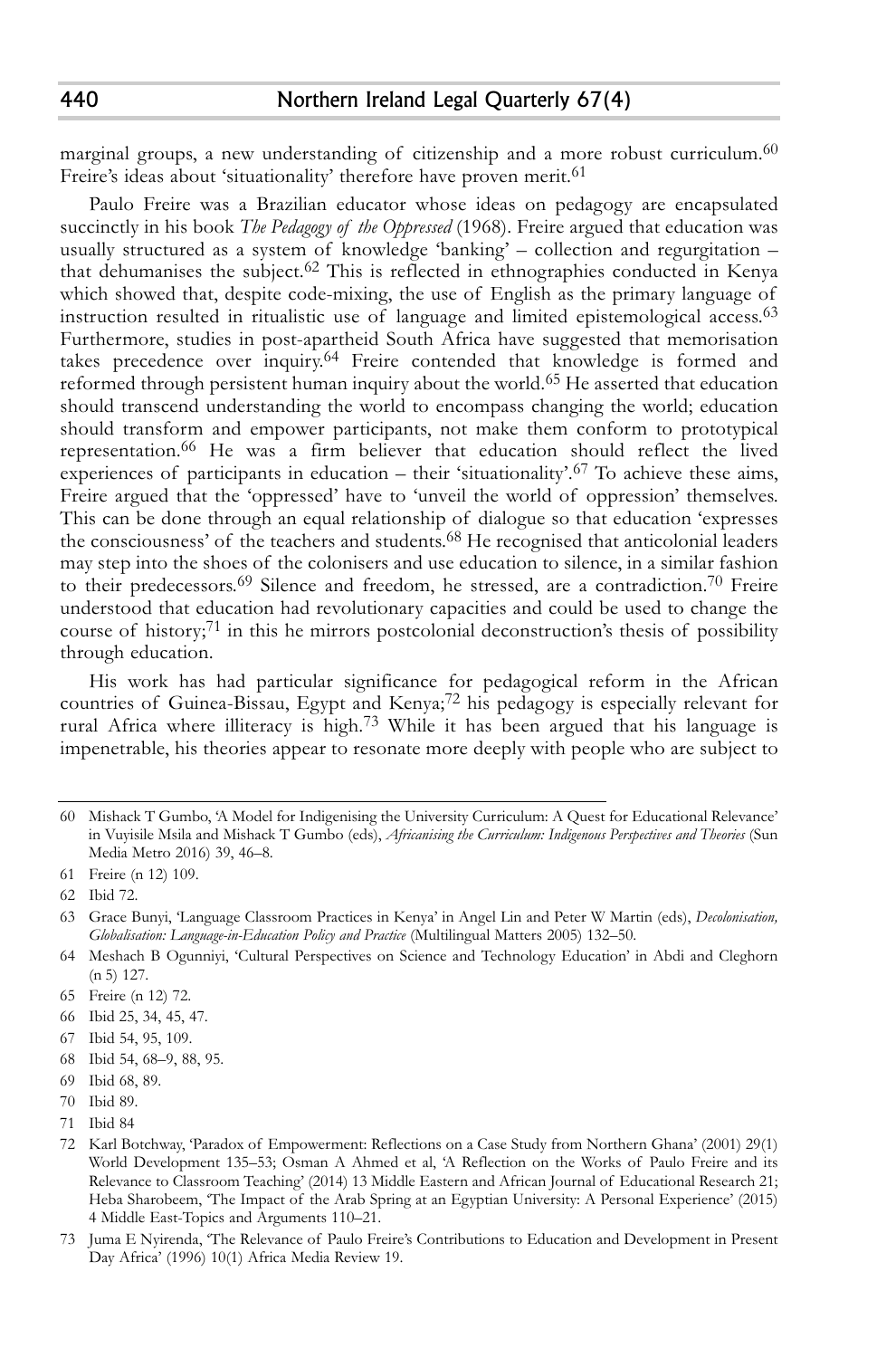hierarchical structures of knowledge. 74 Nevertheless, any adoption of a Freirian approach needs to be adaptable to the needs of any population in the twenty-first century. Knowledge is fluid. As Nyamnjoh states, to transcend epistemological blindness, 'we must not define and confine Africa *a priori*, racially, geographically or otherwise'. 75

# Conceptual limitations to researching the right to education in Africa

In researching the implementation of the right to education, the individual right-holder should be the focus of attention. However, postcolonial deconstruction posits that the incomplete ideological construction of Africa is a result of filling the cracks of the unknown with the known. 76 Because Africa was unknown, African 'things' had to be signs of a prior stage of evolution resulting in a denial of previous undocumented historicity. 77 All theorising about Africa extends from our 'knowledge' of Africa as not existing before colonialism, an Africa without political or social structures, without history, literature or philosophy, without art or science, an Africa without education. 78 Our discussions of Africa are ultimately and persistently concerned with social engineering. 79 Freire engages with this by predicating his ideas on trust and humanism. He says:

No pedagogy which is truly liberating can remain distant from the oppressed by treating them as unfortunates and by presenting for their emulation models from among the oppressors. The oppressed must be their own example in the struggle for their redemption. 80

Current epistemology is derived in an unbroken line of pedagogy from the precolonial to the postcolonial and used to explain all current African phenomena.<sup>81</sup> Therefore, current implementation of the right to education ignores the fact that mimicry of cultural ideology will never become mastery, notwithstanding sincerity of the mimic or the master. 82 As Shizha states: 'Mental or psychological colonization was conducted through, among other mechanisms, Western education, texts, and literature'.<sup>83</sup> Defetishising, deconstructing and reconstructing our view of Africa moves us beyond the idea of an immutable dialectic sequence of African instability  $84$  and averts our gaze from the trauma to individuals. Without acknowledging the wounds of colonialism, healing is impossible<sup>85</sup> and our gaze is incomplete. 86 Our understanding of African crises is reflexively attributed to our construction of Africa as an 'absolute other'; our gaze of Africa is seen through its representations rather than its substantiation or any engagement with African humanity or the subjects' lived experiences; these representations confine our collective

77 Syrotinski (n 21) 68, 77; Hallen, *African Philosophy* (n 5) 102.

<sup>74</sup> Freire (n 12) 23.

<sup>75</sup> Nyamnjoh (n 8) 82.

<sup>76</sup> Syrotinski (n 21) 68; Samuel O Imbo, 'Okot p'Bitek's Critique of Western Scholarship on African Religion' in K Wiredu (ed), *A Companion to African Philosophy* (Wiley 2008) 371.

<sup>78</sup> Pierre Englebert, 'Feature Review – The Contemporary African State: Neither African nor State' (1997) 18(4) Third World Quarterly 767.

<sup>79</sup> Mbembé (n 19) 7.

<sup>80</sup> Freire (n 12) 84.

<sup>81</sup> Mbembé (n 19) 3; Syrotinski (n 21) 79, 83.

<sup>82</sup> Mbembé (n 19) 25; Syrotinski (n 21) 78; Hallen, *African Philosophy* (n 5) 38; Fanon and Farrington (n 21) 312.

<sup>83</sup> Shizha (n 18) 119.

<sup>84</sup> Syrotinski (n 21) 122.

<sup>85</sup> Ibid 69.

<sup>86</sup> Chimamanda N Adichie, 'The Dangers of a Single Story' (Tedtalks 2009) <www.ted.com/talks/chimamanda\_ adichie\_ the\_danger\_of\_a\_single\_story.htm>.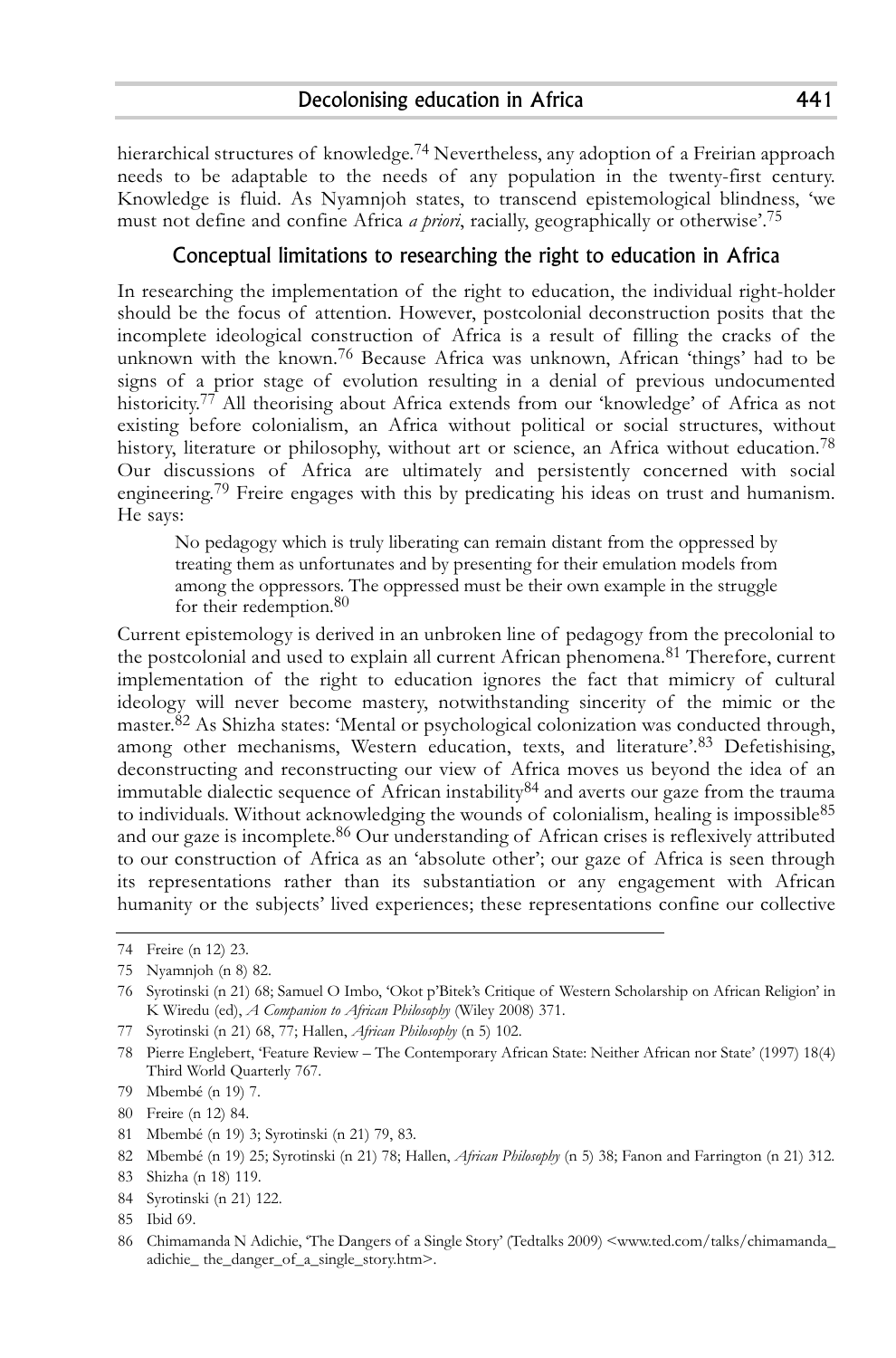memory to one of absolute night, forgetting the existence or possibility of sunrise.<sup>87</sup> Thus academic research ignores the African subject in favour of the 'African project'.<sup>88</sup> This is evidenced by research collection in Africa by non-African academics which is imbued with preconceived representations of Africa and thus focuses on aims congruent with the research agenda but incongruent with the needs of the researched.<sup>89</sup>

While the idea of IHRL, and thus the right to education, is underpinned by the equality of the human subject, its implementation is powered by the hierarchical nature of otherness and consequently knowledge. Anghie makes a powerful argument for the colonial origins of international law, predicated on the disempowering nature of the idea of difference. 90 Otherness, in this sense, differs from particularity – otherness implies difference centred on inferiority; particularity acknowledges individuality and the human dignity of the subject.

The African is torn between a past lost in the mists of time and the fear of losing herself in a modern future constructed on an exogenous template.<sup>91</sup> This creates a dilemma from which there is apparently no possible escape: the African cannot be known without the tools of education, yet this education dilutes the authenticity of past experience and makes the knowing superficial. Lorde says: 'the master's tools will never dismantle the master's house'.<sup>92</sup> So modernity cannot be obtained without the African giving away part of her soul; Kingsley suggested that the philanthropist killed the African's soul to save the African's life.<sup>93</sup> Reconceptualising Africa envisions the possibility of implementing the right to education in Africa without killing the African soul; 'situationality' takes up indigenous tools to decolonise education, preventing reproduction of colonial ideas.<sup>94</sup> By understanding that our knowledge of Africa is subjective and continually open to contestation, we can explore the performances within languages, international law, history and legal arguments. 95 Acknowledging epistemic injustice recognises the ethical and unethical purposes of education in Africa's history.

## The history of education in Africa

Assessment of educational attainment is focused on standards set by the international community and is concerned with postcolonial structures of formal schooling. 96 These assessments do not consider decolonisation, or the suitability of the existing education structure for the region, reducing education's effectiveness as a tool for social development. 97 History was removed from Nigeria's core syllabus in the 1970s, producing

95 Ibid 320; Mudimbe, *Invention of Africa* (n 21) 193.

<sup>87</sup> Mbembé (n 19) 6, 241–2; Syrotinski (n 21) 99; Syrotinski (n 38) 4, 8.

<sup>88</sup> Mbembé (n 19) 7–8.

<sup>89</sup> Richard A Shweder, '"What about 'Female Genital Mutilation"? And Why Understanding Culture Matters in the First Place' (2000) 129 Daedalus 209, 213.

<sup>90</sup> Anghie (n 5) 312.

<sup>91</sup> Mbembé (n 19) 12; Abagi (n 21) 311.

<sup>92</sup> Audre Lorde, *Sister Outsider: Essays and Speeches* (Crossing Press 2012) 110–13.

<sup>93</sup> Quoted in Joseph Ephraim Casely Hayford, *The Truth about the West African Land Question* (Psychology Press 1971) 6.

<sup>94</sup> Anghie (n 5) 313.

<sup>96</sup> Report of the Special Rapporteur on the Right to Education, Kishore Singh: Assessment of the Educational Attainment of Students and the Implementation of the Right to Education A/HRC/26/27.

<sup>97</sup> Ambrose (n 55) xvii; Nyamnjoh (n 5) 138; Abdullahi An-Na'im, 'Cultural Transformation and Normative Consensus on the Best Interests of the Child' (1994) 8(1) International Journal of Law, Policy and the Family 74.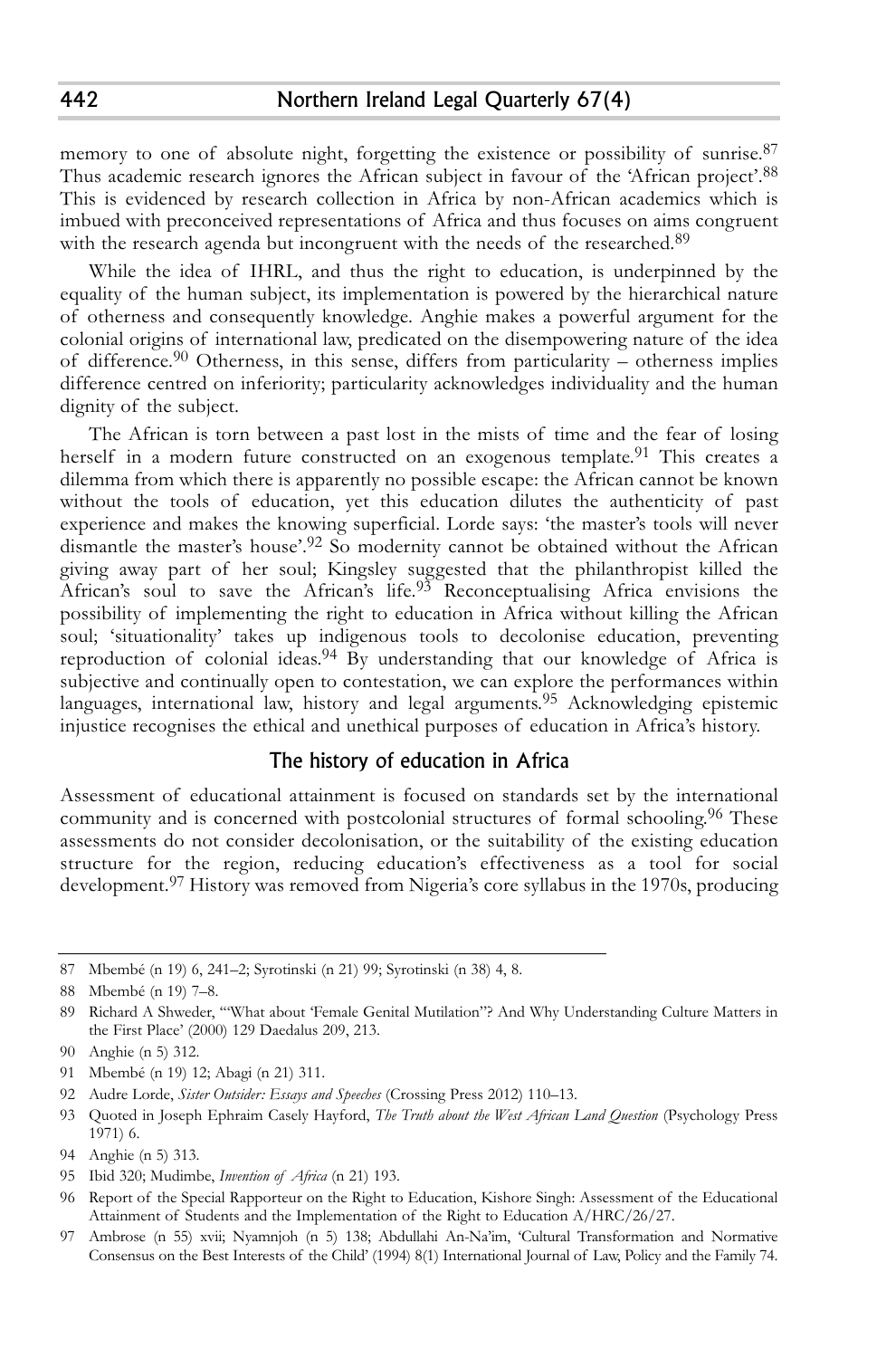a generation ignorant of its own history.<sup>98</sup> In most African states education is conducted in a colonial language. 99 According to Namukasa, the school structure and taught content in Uganda has changed little since independence from Britain in 1962. $^{100}$ 

The quality of colonial education was intentionally poor.<sup>101</sup> Spending on education was low and European powers spent considerably more on education in their own states. 102 In 1935 in Nigeria, only 3.4 per cent of colonial tax was spent on education. 103 The distribution of schools reflected the areas exploited for agricultural produce – the more agricultural produce extracted in an area by the colonial powers, the more likely it would be to find schools; access was restricted for Africans. 104 The content of education will reflect the purposes of education; the purpose of colonial education was to stifle resistance, provide local support staff who could communicate in the required European language and elevate a select few. 105 This created incongruity of content, as Rodney notes:

On a hot afternoon in some tropical African school, a class of black shining faces would listen to their geography lesson on the seasons of the year – spring, summer, autumn, and winter. They would learn about the Alps and the river Rhine but nothing about the Atlas Mountains of North Africa or the river Zambezi. If those students were in a British colony, they would dutifully write that 'we defeated the Spanish Armada in 1588' . . . If they were in a French colony, they would learn that 'the Gauls, our ancestors, had blue eyes,' and they would be convinced that 'Napoleon was our greatest general . . .<sup>106</sup>

This was in contrast to precolonial communities that thrived on oral traditions, telling generational legends in the humid moonlight, helping to preserve a sense of community, connectivity and continuity. 107 Such communities had a heavy cultural dependence on musical (and mostly legislative) proverbs and lyrical poetry. 108 The colonial education system introduced non-lyrical European languages and the written text; these are more detached, causing a socio-cultural rift in the communicative space. Consequently, many Africans write fluently only in a European language, but speak one or more African languages fluently. This greatly impedes the learning process.<sup>109</sup> The learner is simultaneously struggling with language and text leading to false and slow translations

105 Nyamnjoh (n 5) 135; Shizha (n 5) 70.

<sup>98</sup> Odunyemi O Agbelusi, 'Archaeological Education in Nigeria: Concepts, Methods, Challenges, and Recommendations' (2015) 11(2) Archaeologies 223.

<sup>99</sup> Ali A Abdi, 'Clash of Dominant Discourses and African Philosophies and Epistemologies of Education' in Abdi (n 6) 137.

<sup>100</sup> Immaculate K Namukasa et al, 'Critical Curriculum Renewal in Africa' in Abdi (n 6) 179, 182.

<sup>101</sup> Rodney (n 18) 246; Roland Oliver and Anthony Atmore, *Africa since 1800* 5th edn (CUP 2005) 146–7.

<sup>102</sup> Ambrose (n 55) xvii.

<sup>103</sup> Rodney (n 18) 241–2; Ewout H P Frankema, 'The Origins of Formal Education in Sub-Saharan Africa: Was British Rule more Benign?' (2012) 16(4) European Review of Economic History 353.

<sup>104</sup> Rodney (n 18) 243–44.

<sup>106</sup> Rodney (n 18) 247.

<sup>107</sup> Ali A Abdi, 'Clash of Oralities and Textualities: The Colonization of the Communicative Space in Sub-Saharan Africa' in Kapoor and Shizha (n 18) 149; Lantana M Usman, 'The Indigenous Knowledge System of Female Pastoral Fulani of Northern Nigeria' in Kapoor and Shizha (n 18) 223.

<sup>108</sup> Abdi (n 107) 151–2; Usman (n 107) 217; Coleman Agyeyomah et al, '"To Die is Honey, and to Live is Salt": Indigenous Epistemologies of Wellness in Northern Ghana and the Threat of Institutionalized Containment' in Kapoor and Shizha (n 18) 254–8.

<sup>109</sup> Babaci-Wilhite et al (n 13) 628.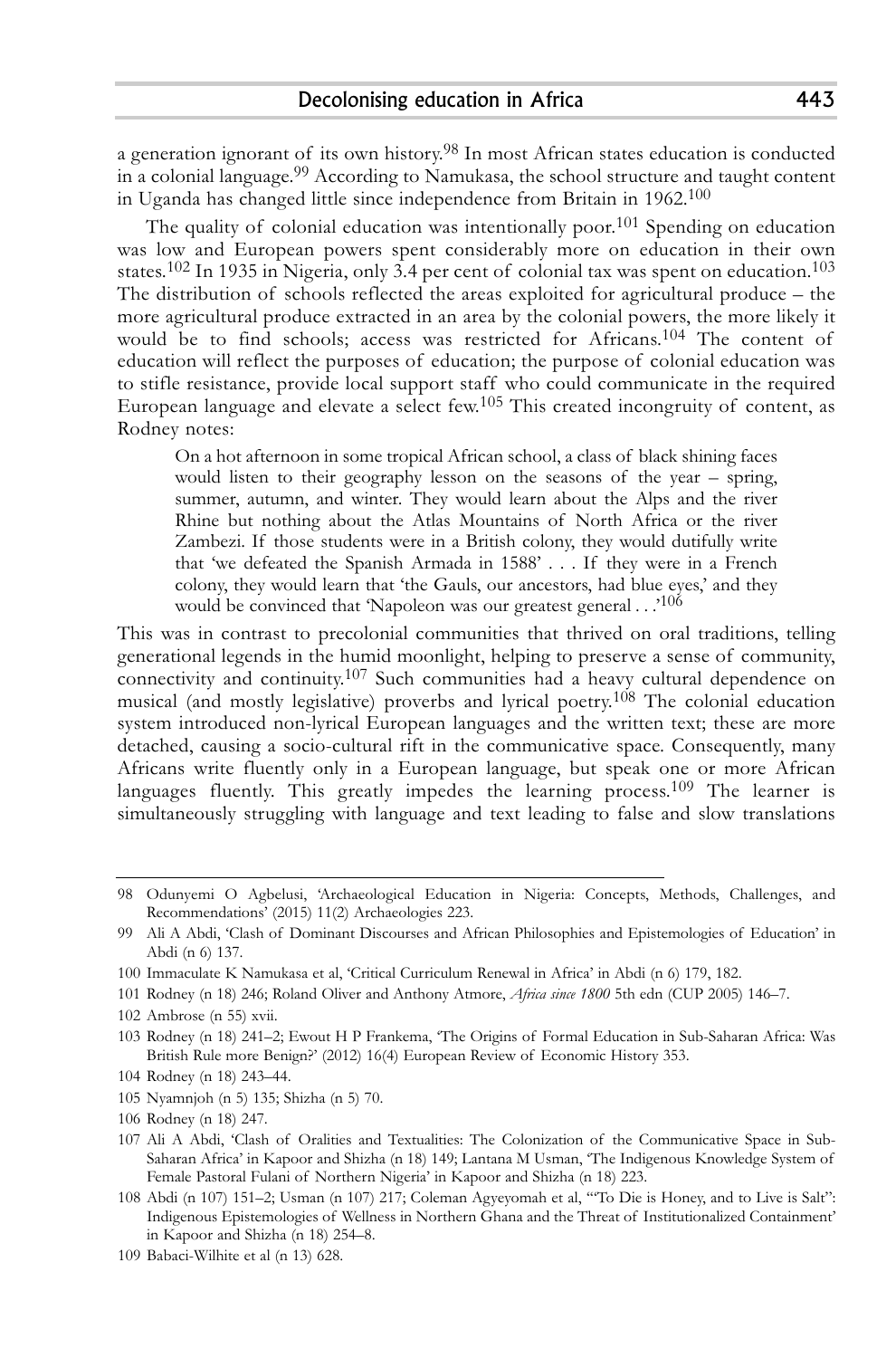from thought to writing and back to thought.<sup>110</sup> African literature students will learn more Shakespeare than Soyinka, more Wallace than Wa Thiong'o.

Pierre Forcin, a French colonial administrator, believed that to ensure the continual loyalty of the colonies it was essential that they 'remain French in language, thought and spirit'.<sup>111</sup> Consequently, there has been focus on English, French and Portuguese as languages of instruction and national communication and also the disappearance of African languages and customs – languages that sustain a people's worldview. 112 Students were also encouraged to adopt European names. 113 These practices became a useful tool of colonial domination; 114 the ability to speak a colonial language influenced the measure of success attainable for Africans. 115

These practices have had severe consequences for African education and society. It is suggested that 20 per cent of Africans have a European language as their first language. 116 Adegbija notes: 'Over 90% of African languages . . . exist as if they don't really exist; they live without being really alive. Living functional blood is being sucked out of them . . .'<sup>117</sup> The linguistic dichotomy that occurs in Africa is exacerbated by the fact that perfect translations from indigenous languages are presumed. 118 Yet all intra-African governmental meetings are carried out using a European language, irrespective of fluency.<sup>119</sup> The language-in-education debate has economic and political implications, yet retention of colonial languages may sacrifice learning outcomes<sup>120</sup> and may be predicated on a colonial myth of an insurmountable mass of languages. 121 Though South Africa constitutionalised the equity of its multitude of languages, in practice, African languages exist at the bottom of the hierarchical communicative space.<sup>122</sup> Therefore, while education may be physically available and accessible, the learner suffers a deficit in epistemological access and availability, resulting in pedagogically unsound learning at a high psychological cost. 123 Spivak argues that colonialism is the clearest example of epistemic violence<sup>124</sup> – the stripping of African learners of voice and language.

115 Clapham (n 25) 32, 78; Abagi (n 21) 298.

<sup>110</sup> Shizha (n 5) 79.

<sup>111</sup> Rodney (n 18) 259.

<sup>112</sup> Abdi (n 99) 137.

<sup>113</sup> Rodney (n 18) 247; Shizha (n 5) 69.

<sup>114</sup> Abdi (n 107) 160; Rodney (n 18) 256; Babaci-Wilhite et al (n 13) 623, 628; Mbembé (n 19) 31.

<sup>116</sup> Abdi (n 107) 159.

<sup>117</sup> Efurosibina Adegbija, 'Saving Threatened Languages in Africa: A Case Study of Oko' in Joshua A Fishman (ed), *Can Threatened Languages Be Saved?* (Multilingual Matters 2001) 284; Herman Batibo, *Language Decline and Death in Africa: Causes, Consequences, and Challenges* (Multilingual Matters 2005) 26–27.

<sup>118</sup> Hallen, *The Good, the Bad* (n 5) 35; A G A Bello, 'Some Methodological Controversies in African Philosophy' in K Wiredu (ed), *A Companion to African Philosophy* (Wiley 2008) 269–270.

<sup>119</sup> Nyamnjoh (n 5) 140–1.

<sup>120</sup> Ailie Cleghorn, 'Language Issues in African School Settings: Problems and Prospects in Attaining Education for All' in Abdi and Cleghorn (n 5) 103–5, 107, 113.

<sup>121</sup> Birgit Brock-Utne, 'Language-in-Education Policies and Practices in Africa with a Special Focus on Tanzania and South Africa – Insights from Research in Progress' in Angel Lin and Peter W Martin (eds), *Decolonisation, Globalisation: Language-in-Education Policy and Practice* (Multilingual Matters 2005) 176.

<sup>122</sup> Nkonko M Kamwangamalu, 'A New Language Policy, Old Language Practices: Status Planning for African Languages in a Multilingual South Africa' (2000) 20(1) South African Journal of African Languages 55.

<sup>123</sup> Vitallis Chikoko, 'Issues in Africanising Higher Education Curricula' in Msila and Gumbo (n 60) 72–3; Brock-Utne (n 121) 180.

<sup>124</sup> Spivak (n 11) 280–1.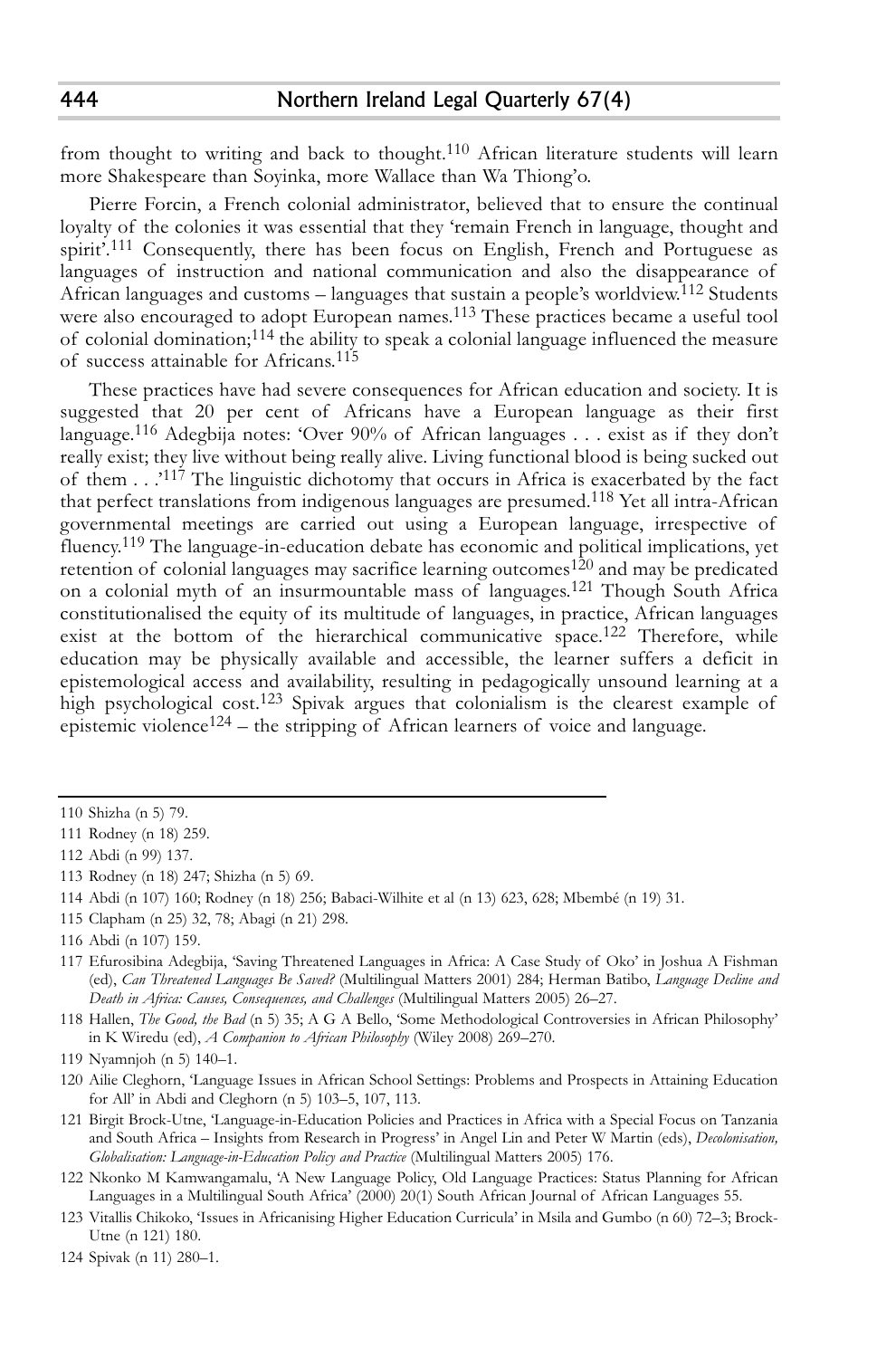Currently, speaking indigenous languages is banned in most African schools. 125 Many textbooks are imported or written in a European language; in Eritrea, education was in English and about the world outside Africa. 126 Knowledge in textbooks is considered paramount and unquestionable.<sup>127</sup> Tests that assess students' literacy do not consider problems arising from secondary fluency, as these are done in European languages.<sup>128</sup> Someone who is perfectly able to count in her own language would be assessed as having poor numeracy skills in a language she is very unfamiliar with. In many African societies, the language of instruction is rarely used at home and may be inadequately understood by the teacher. 129 Quality education suggests that education should be done in a language that is understood by both the learner and the teacher; 130 alternatively, code-switching and code-mixing should be adopted.<sup>131</sup> Nelson Mandela said: 'If you talk to a man in a language he understands, that goes to his head. If you talk to him in his language . . . that goes to his heart'. 132 For education to be a useful tool of individual and national development, it has to do more than go to the mind. It has to be transformative. 133

Indigenous knowledge about agriculture, healing and dietary herbs, medicinal practices, societal values, as well as farming systems and artisan communities was swept away by colonial education.<sup>134</sup> Skills considered to be of great significance to an indigenous community, e.g. the language of the drums, bone-setting and knowledge of medicinal herbs, have been lost. 135 Prior to colonisation, there had been different ways of acquiring knowledge in and of Africa, but these were replaced and forgotten.<sup>136</sup> Indigenous knowledge has the potential for increasing global knowledge of agriculture, ecology, politics, sociology and the arts, among others. 137 Implementing the rights to democracy, environment and development may depend on including indigenous knowledge in the framework of global thought. Research tools and methods can be improved by investigating indigenous knowledge. 138

Therefore postcolonial education ideologically dislocates individuals from their society and, due to limited literacy and numeracy, does not equip them for any other.<sup>139</sup>

128 Brock-Utne and Mercer (n 55) 677.

131 Cleghorn (n 120) 109–12.

133 Nyamnjoh (n 5) 133–4.

137 Nkosinathi Mkosi, 'Surveying Indigenous Knowledge, the Curriculum and Development in Africa: A Critical African Viewpoint' in Abdi and Cleghorn (n 5) 92.

<sup>125</sup> Nyamnjoh (n 5) 140; Shizha (n 5) 79.

<sup>126</sup> Robert G David, 'Eritrean Voices: Indigenous Views on the Development of the Curriculum Ten Years after Independence' 24(4) International Journal of Educational Development 440–1.

<sup>127</sup> Karen L Biraimah, 'Moving beyond a Destructive Past to a Decolonised and Inclusive Future: The Role of Ubuntu-style Education in Providing Culturally Relevant Pedagogy for Namibia' (2016) 62(1) International Review of Education 55.

<sup>129</sup> Ibid.

<sup>130</sup> Ibid 679.

<sup>132</sup> BBC Learning English – Moving Words: 'Nelson Mandela': <www.bbc.co.uk/worldservice/learningenglish/ movingwords/shortlist/mandela.shtml>.

<sup>134</sup> Shizha (n 18) 118; Shizha (n 5) 68; Usman (n 107) 218–23; Njoki N Wane, 'Traditional Healing Practices: Conversations with Herbalists in Kenya' in Kapoor and Shizha (n 18) 231, 233; Agyeyomah et al (n 108) 245–59.

<sup>135</sup> Adebisi Arewa, 'The Humanist Basis of African Communitarianism as Viable Third Alternative Theory of Developmentalism' in Oche Onazi (ed), *African Legal Theory and Contemporary Problems* (Springer Netherlands 2014) 250; Hallen, *The Good, the Bad* (n 5) 6.

<sup>136</sup> Shizha (n 18) 119; Shizha (n 5) 67.

<sup>138</sup> Ibid 93.

<sup>139</sup> Rodney (n 18) 246, 249; Shizha (n 18) 119; Babaci-Wilhite et al (n 13) 630; Shizha (n 5) 67, 74; Nyamnjoh (n 5) 133, 141.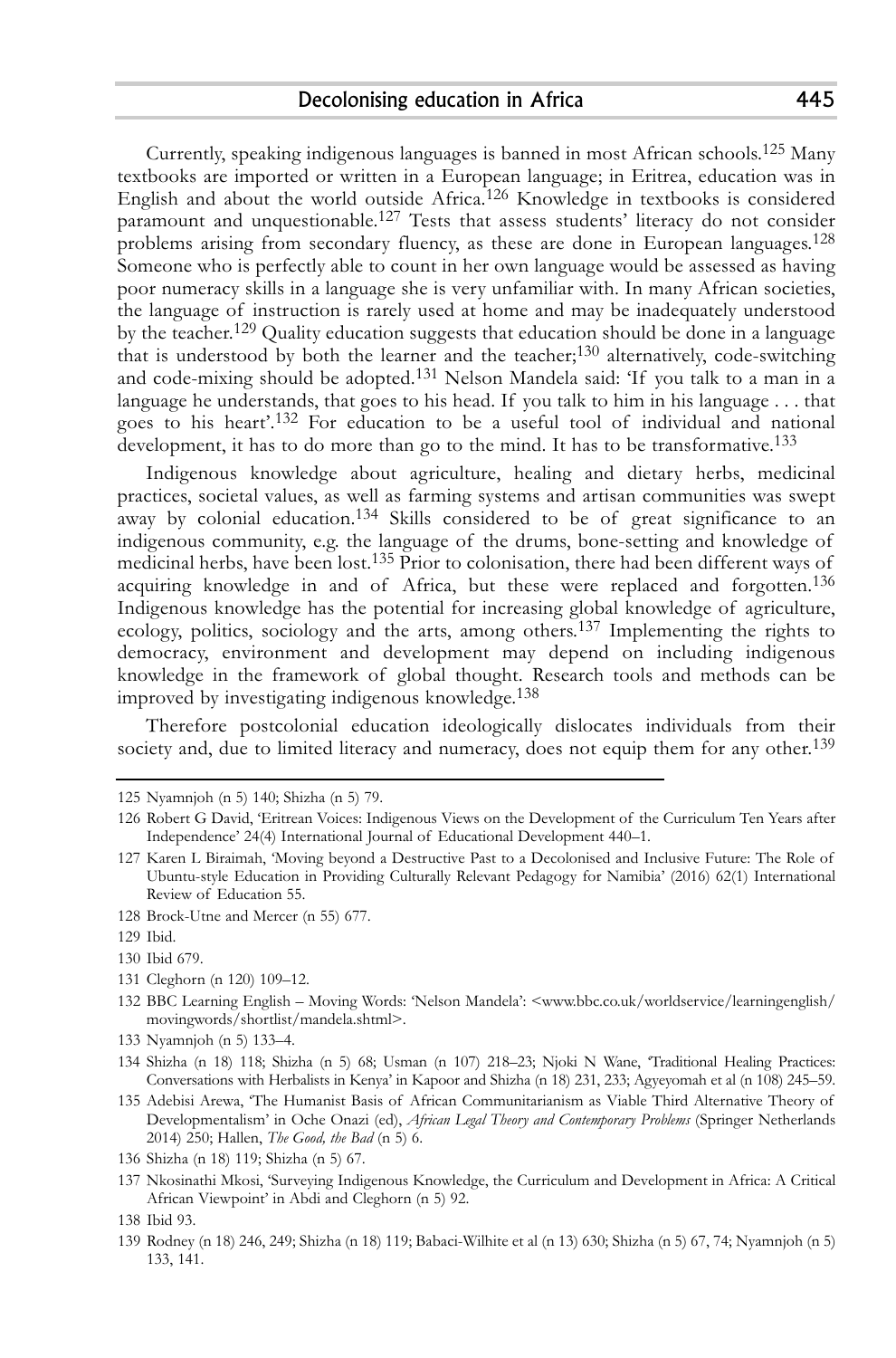The prestige of education becomes the end of education and its only purpose.<sup>140</sup> Indigenous knowledge is based on a cultural worldview and forms a core of an individual's identity and connection to her community. 141 Colonised education results in a citizenry with low civil affinity to the state and little technological knowhow, depriving African states of the right to democracy and development.<sup>142</sup> The effect of ideological dissonance is such that the physical is preserved but identity is destroyed; existence replaces living, existence is dehumanised. 143

#### POSTCOLONIAL AFRICAN CURRICULUM REFORMS

Due to the foregoing limitations of colonial education, there have been several postcolonial curriculum reforms. These attempted to reflect the thoughts of local communities and respond to continental issues. 144 In Tanzania, Nyerere introduced a Freire-inspired farm-school system.<sup>145</sup> In 1995, South Africa included indigenous knowledge in its redesign of the curriculum. 146 UNESCO also backed a programme which seeks to provide inclusive education across Africa.<sup>147</sup> However, reforms have found it difficult to balance internationalisation with Africanisation;<sup>148</sup> it has also proved difficult to combat resistance based on the belief that indigenisation is 'dumbingdown'. 149 Due to the nature of anticolonial struggles, postcolonial initiatives immediately following independence were characterised by an uncomfortably close relationship between the political and the intellectual.<sup>150</sup> Consequently, African governments have been known to stifle research aimed at redesign for politically selfish reasons. 151 While in countries like South Africa, Malawi, Nigeria and Rwanda intellectuals helped to prop up dictatorial regimes, 152 at other times intellectuals were at the forefront of dissent. 153 Inadequate personnel and research impede continental efforts to reform curricula, 154 while international efforts are uninformed, sporadic and isolated. 155 The Structural Adjustment Programmes introduced to Africa by international financial institutions in the

<sup>140</sup> Mbembé (n 19) 130.

<sup>141</sup> Shizha (n 5) 70; Usman (n 107) 215; Agyeyomah et al (n 108) 253.

<sup>142</sup> Ambrose (n 55) xvii; Babaci-Wilhite (n 13) 630; Shizha (n 5) 65.

<sup>143</sup> Syrotinski (n 21) 103; Nyamnjoh (n 5) 133, 141; Mbembé (n 19) 239; Shizha (n 5) 67, 72.

<sup>144</sup> Phillip Higgs, 'The African Renaissance and the Decolonisation of the Curriculum' in Msila and Gumbo (n 60) 8; Gregory H Kamwendo, 'Unpacking Africanisation of Higher Education Curricula: Towards a Framework' in Msila and Gumbo (n 60) 18; C T Viljoen and J L Van der Walt, 'Being and Becoming: Negotiations on Educational Identity in (South) Africa' (2003) 23(1) South African Journal Of Education 14.

<sup>145</sup> Mayo (n 6) 47.

<sup>146</sup> Higgs (n 144) 11.

<sup>147</sup> Biraimah (n 127) 51.

<sup>148</sup> Kamwendo (n 144), 21; Viljoen and Van der Walt (n 144) 15.

<sup>149</sup> Vuyisile Msila, 'Africanisation of Education and the Search for Relevance and Context' in Msila and Gumbo (n 60) 65; Jonathan Mswazie and Tapiwa Mudyahoto, 'Africanizing the Curriculum: An Adaptive Framework for Reforming African Education Systems' (2013) 4(1) Journal of Emerging Trends in Educational Research and Policy Studies 173; Shizha (n 5) 75.

<sup>150</sup> Mama (n 55) 9–10; Ogunniyi (n 64) 128.

<sup>151</sup> Gumbo (n 60) 38.

<sup>152</sup> Mama (n 55) 10.

<sup>153</sup> Ibid 11.

<sup>154</sup> Msila (n 149) 64.

<sup>155</sup> Namukasa et al (n 100) 187.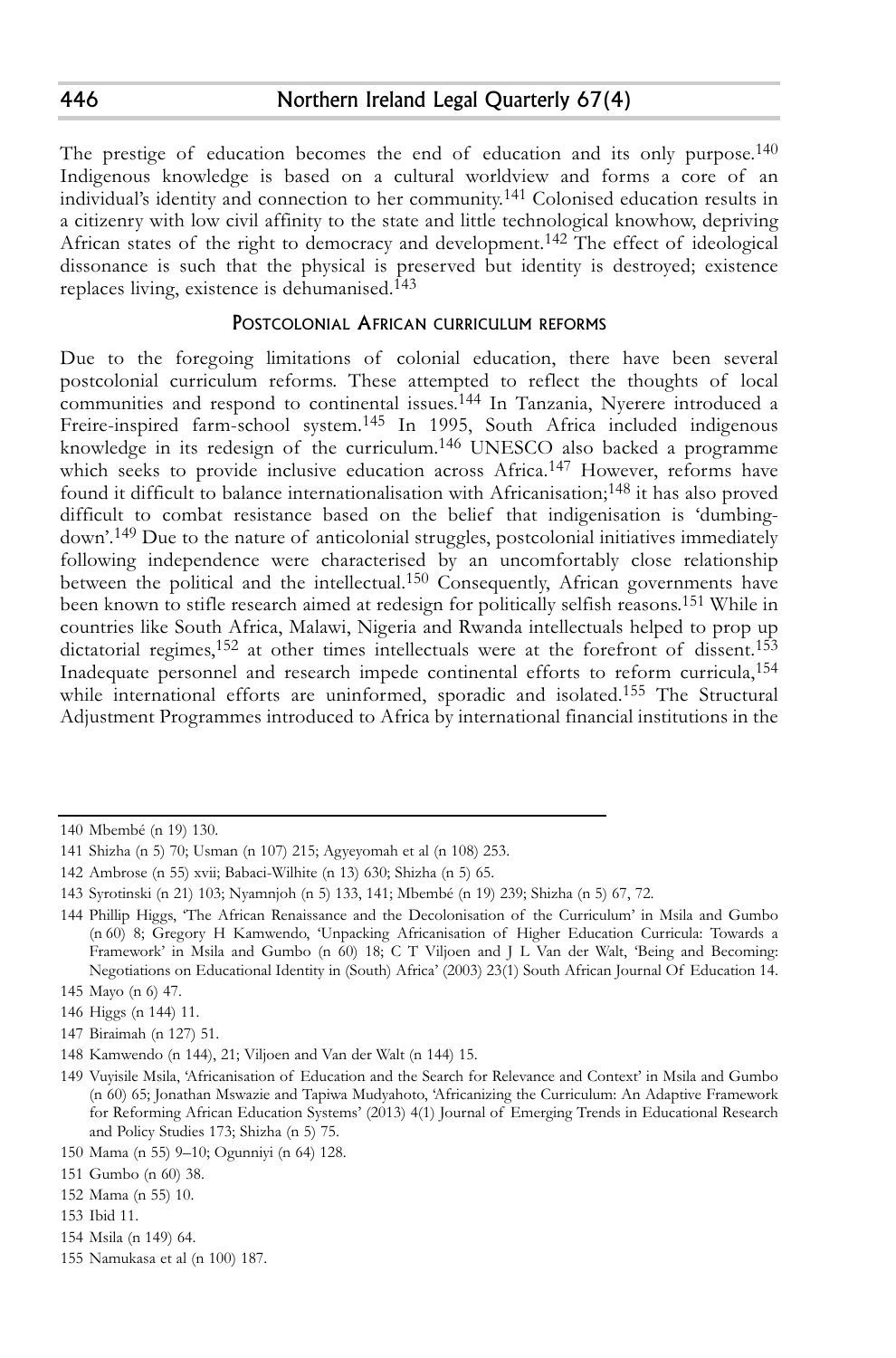1980s and 1990s meant that governmental spending on education was greatly reduced. 156 African attempts to collaborate with the West in this regard are further encumbered by comparatively higher costs of travel, difficulties in obtaining visas or visiting fellowships. 157

Evidently, for educational reform to be effective it needs to be part of an equal international policy. Education on the continent has to respond to the particular issues of the continent. The power behind the universality of IHRL and the right to education can achieve this, if the 'situationality' of the educated is taken into account.

#### 'Situationality' and the purposes of education

The accepted functions of education in all societies include developing the intellect, instilling societal norms, developing the economy, and job acquisition based on the foregoing. 158 Therefore, education serves three paramount purposes – to make literate, to conform, to develop/liberate.

According to Nyamnjoh: 'Education is the inculcation of facts as knowledge and also a set of values used in turn to appraise the knowledge in question'. 159 However, Africa has had no power to determine what rightly amounts to knowledge. 160 Knowledge received in informal schooling structures lacks legitimacy. The worldview in formal education is so vastly dissimilar to the domestic worldview that Cleghorn describes going to school as 'crossing a cultural border'. 161

Therefore, Wa Thiong'o suggests that 'a sound educational policy is one which enables students to study the culture and environment of their own society first, then in relation to the culture and environment of other societies'. 162

Indigenous African knowledge has been suggested as a replacement for colonial education. Wiredu argues that conceptual decolonisation must have indigenous knowledge as its focus and not its fall-back position. 163 This is utilitarian knowledge produced in response to lived experiences; it is typically idiographic knowledge transmitted orally and based on learning by 'seeing, hearing and doing' in real-life contexts. 164 Indigenous knowledge is highly dependent on the specific human condition of the society in which it develops and reflective of the African worldview, thought or philosophy. 165 Hallen marshals arguments which highlight the fact that resistance to the possibility of African thought shows that our paradigmatic conception of knowledge is impervious to contestation and does not take into account the prospect of plurality of thought. 166 The core of education in precolonial Africa was the spiritual and intellectual

- 161 Cleghorn (n 120) 106–9, 114.
- 162 Wa Thiong'o (n 21) 97.
- 163 Kwasi Wiredu, 'Introduction: African Philosophy in our Time' in K Wiredu (ed), *A Companion to African Philosophy* (Wiley 2008) 15.

<sup>156</sup> Yvonne Hérbert and Ali A Abdi, 'Critical Perspectives on International Education: Redefinitions, Knowledgemaking, Mobilities and Changing the World' in Ali A Abdi and Yvonne Hérbert (eds), *Critical Perspectives on International Education* (Sense Publishers 2013) 33.

<sup>157</sup> Nyamnjoh (n 8) 77.

<sup>158</sup> Watkins (n 55); Abdi and Cleghorn (n 5) 5–7.

<sup>159</sup> Nyamnjoh (n 5) 129.

<sup>160</sup> Syrotinski (n 21) 85.

<sup>164</sup> Usman (n 107) 217, 223.

<sup>165</sup> Ibid 223; Agyeyomah et al (n 108) 249–58; Wane (n 134) 242.

<sup>166</sup> Hallen, *African Philosophy* (n 5) 69; Shizha (n 5) 69.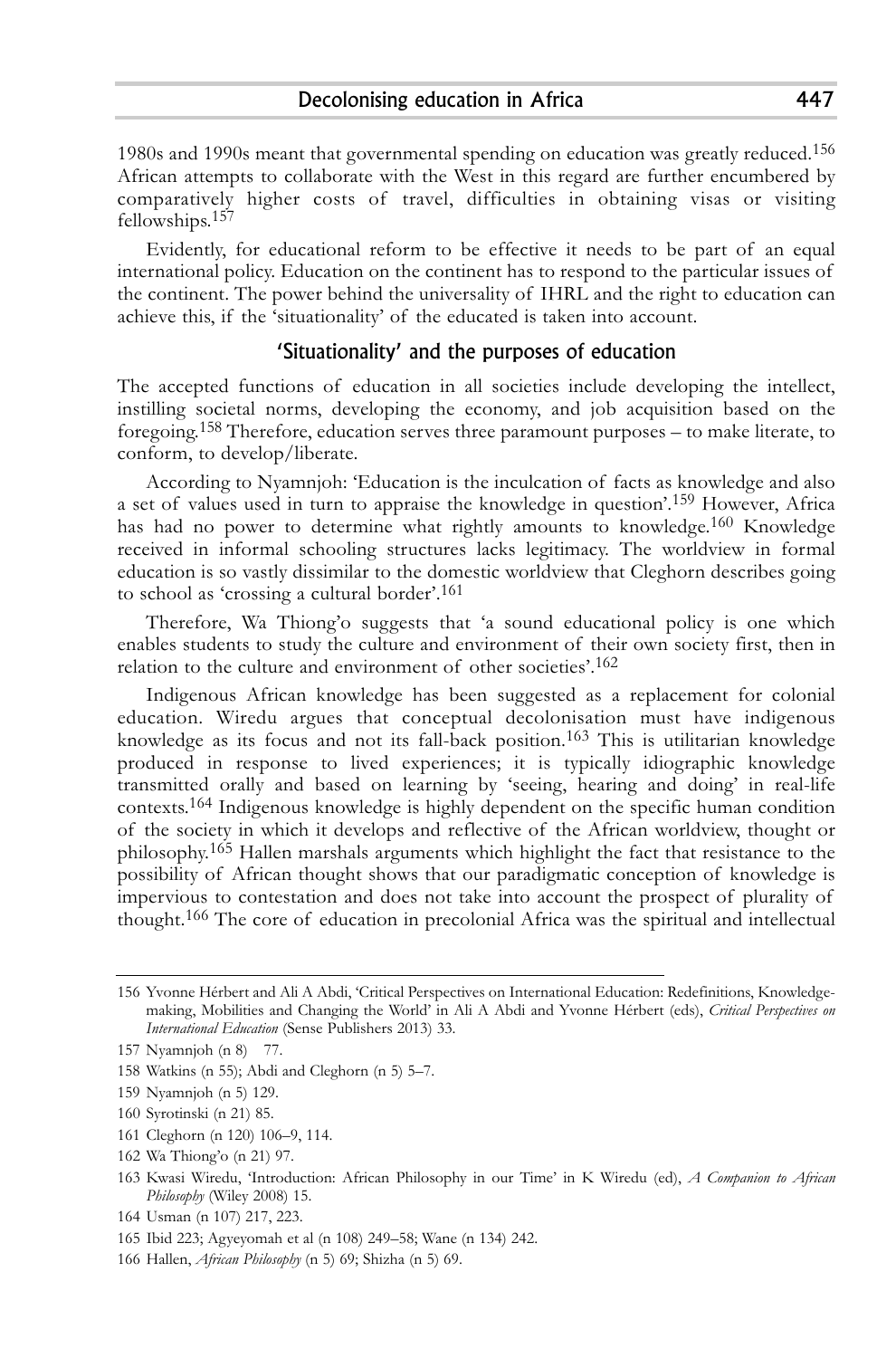development of the individual as part of a community and was based on the African worldview. 167

However, due to the plurality and diversity of African culture, it is not strictly true to say that there is a single African worldview. Therefore, the African worldview is predicated on the fact that it is not singular but diverse. 168 Despite this diversity there are points of convergence that suggest shared particularities between the various African worldviews. As Higgs states, accepting diverse worldviews 'acknowledges lived experience and challenges the hegemony of Western Eurocentric forms of universal knowledge'. 169

The African ideology of *ubuntu* (mostly southern African) means humanness. 170 *Ubuntu* is usually illustrated by the phrase '*umuntu ngumuntu ngabantu*', which means 'a human being is a human being because of other human beings'. 171 *Ujamaa* was popularised by Tanzania's Nyerere and is the idea of the 'familyhood' of African society predicated on the ideals of equality, freedom and unity. 172 *Umunna bu ike* (Igbo/West African), 'brotherhood is power', suggests social solidarity, emphasises unity and abhors social division. 173 The idea of *Ọmọlúàbí* (Yoruba/West African) is that of a person defined by her good character, knowledge, humility, respect, hard work and wisdom who engages in a cyclical relationship with her community. 174 The inference from the foregoing is that the African worldview is based on the cyclic concepts of 'being' and 'belonging', where 'belonging' is paramount, but to 'be' is to 'belong'. Not 'belonging' in a manner understood by indigenous thought questions the purpose of 'being'.

The acceptance of the African worldview necessarily allows us to change our image of Africa to something transformable. 175 Nevertheless, proponents of the African worldview should realise that having a worldview does not preclude the possibility of contestation or change. 176 This resistance to contestation has led to a tenacious and blind application of cultural values sometimes detrimental to human rights. Due to the stagnation of culture that occurred as a response to the colonial encounter and its perceived dilution of culture, anachronistic traditional views still exist. 177 Therefore parts of indigenous knowledge may be incorrect, outdated and impractical to institute.<sup>178</sup> Lack of regulation renders it unsafe to practise in isolation. 179 It should be noted that the

176 Ibid.

448

<sup>167</sup> Rodney (n 18) 239; Usman (n 107) 215.

<sup>168</sup> Hallen, *African Philosophy* (n 5) 14.

<sup>169</sup> Philip Higgs, 'African Philosophy and the Decolonisation of Education in Africa: Some Critical Reflections' (2012) 44(2) Educational Philosophy and Theory 51.

<sup>170</sup> Ibid 46–7.

<sup>171</sup> Moeketsi Letseka, 'In Defence of Ubuntu' (2012) 31(1) Studies in Philosophy and Education 48.

<sup>172</sup> Bonny Ibhawoh and J I Dibua, 'Deconstructing Ujamaa: The Legacy of Julius Nyerere in the Quest for Social and Economic Development in Africa' (2003) 8(1) African Journal of Political Science 62; Mayo (n 6) 44, 46.

<sup>173</sup> Kingsley N Okoro, 'African Traditional Education: A Viable Alternative for Peace Building Process in Modern Africa' (2010) 2(1) Journal of Alternative Perspectives in the Social Sciences 147; Innocent Chiluwa, 'Online Negotiation of Ethnic Identity' (Covenant University): <http://covenantuniversity.edu.ng/ content/download/34947/240636/file/online%20negotiation%20of%20identity.pdf>.

<sup>174</sup> K A Fayemi, 'Human Personality and the Yoruba Worldview: An Ethico-Sociological Interpretation' (2009) 9(2) Journal of Pan African Studies 167–9; O A Oyeshile, 'Traditional Yoruba Social-Ethical Values and Governance in Modern Africa' (2003) 6(2) Philosophia Africana 84; O Olufayo and L I Jegede, 'Redressing Security and Crime in Nigeria through Traditional Yoruba Social Values and Cultural Practices' (2014) 4(4) Developing Country Studies 53.

<sup>175</sup> Higgs (n 169) 48.

<sup>177</sup> An-Na'im (n 97) 75.

<sup>178</sup> Mkosi (n 137) 89.

<sup>179</sup> Wane (n 134) 231; Agyeyomah et al (n 108) 251.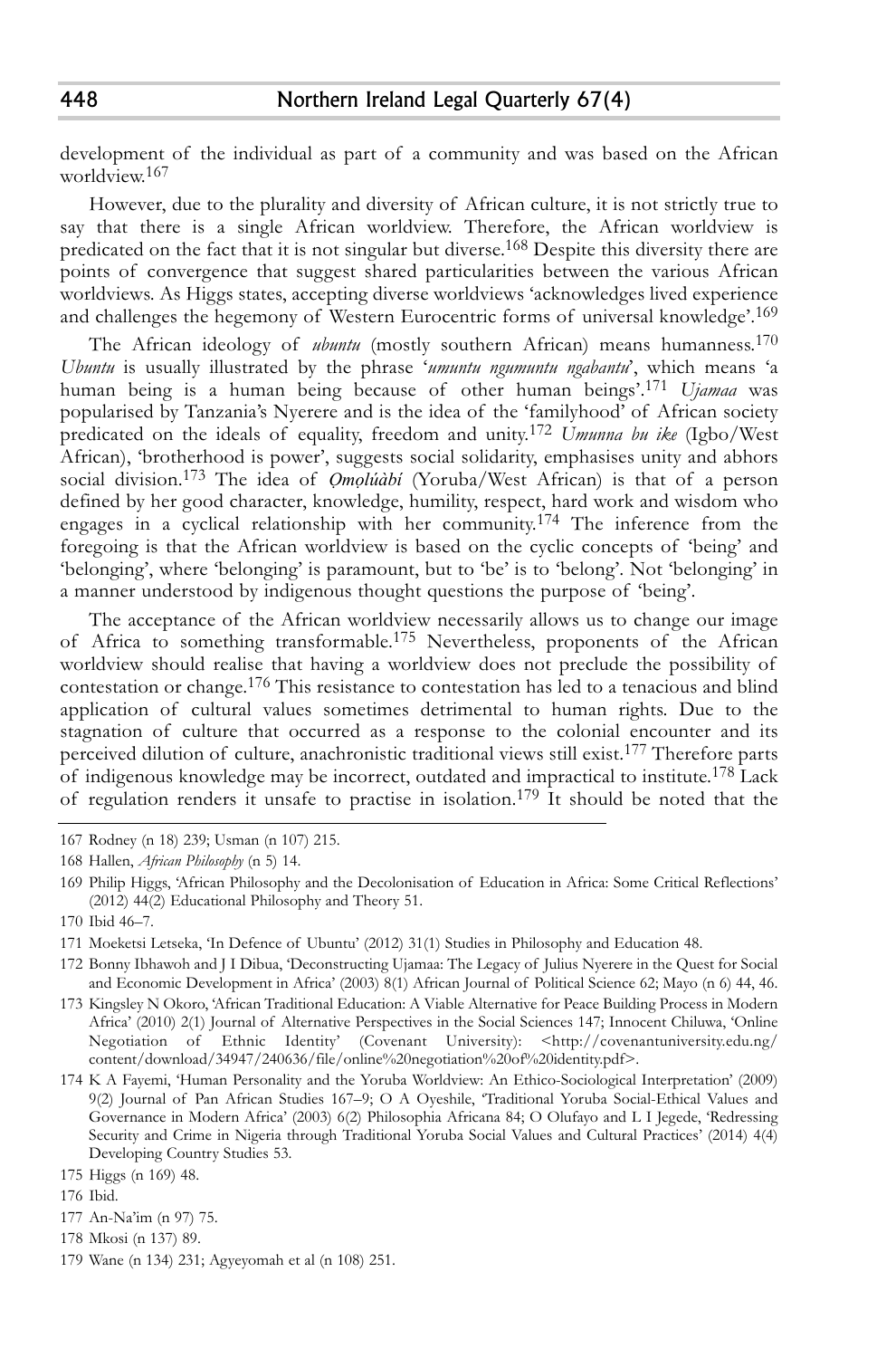openness to debate and discourse that Freire advocates is a cornerstone of quality education, be it in the turfed turrets of Timbuktu, the consecrated corridors of Cambridge or the hallowed halls of Harvard. Because education is a socialisation tool, 180 contestation within academia will enable the worldview to evolve in line with the thinking of society, rather than setting up an exogenous worldview in eternal opposition to the endogenous one. Decolonising education cannot rely solely on indigenous knowledge.

Mudimbe's lift metaphor and Lorde's litany, both cited earlier, illustrate the lack of autonomy that prevents African thought from possessing its own intellectual force. Imbo suggests that most African academics address their intellectual arguments to the African elite or Western scholars, thus 'smuggling' Western thought into African philosophy. 181 Also the collection, documentation and preservation of indigenous knowledge renders it open to further dilution. 182 While opening it up to commercialisation may aid its preservation, the survival of African thought as a unique product of Africa's lived experiences may be jeopardised.<sup>183</sup> However, that is the advantage of decolonising thought. Indigenous thought serves no utilitarian purpose when preserved for the purpose of originality alone – it merely serves as an intellectual 'other'. Decolonising education suggests that all forms of knowledge equally complete our understanding of the world.

# Decolonising education: IHRL, Spivak, Freire and the value of educational research

According to Smith, decolonisation is 'a social and political process aimed at *undoing* the multifaceted impacts of the colonial project and *re-establishing* strong contemporary indigenous nations and institutions based on traditional values, philosophies and knowledge'. 184 Hallen proposes that to decolonise knowledge 'involves *reassessing* academic philosophy's supposedly universal paradigms as Western paradigms. It involves *arguing* that any non-Western system of cognition deserves an equal hearing'. 185 Decolonising education involves deconstruction, reconstruction, re-evaluation and recontestation of knowledge in Africa and the world. Our knowledge of Africa and knowledge in Africa should be completed by the history of Africa.

Colonialism was a geographically and psychologically veiled attack on the heterogeneity of human autonomy, knowledge and thought, 186 from which humanity has not completely retreated. According to Spivak's discourse, colonialism operated as epistemic violence that silenced its subjects. She states that the voice of the precolonial was subjugated to 'a whole set of knowledges that have been disqualified as inadequate to their task or insufficiently elaborated: naive knowledges, located low down on the hierarchy, beneath the required level of cognition or scientificity'.<sup>187</sup> According to Fricker, epistemic/hermeneutical injustice and marginalisation results when a group's social condition is obscured from collective understanding. 188 Spivak argues that epistemic

<sup>180</sup> Abagi (n 21) 306.

<sup>181</sup> Imbo (n 76) 370.

<sup>182</sup> Mkosi (n 137) 90.

<sup>183</sup> Ibid.

<sup>184</sup> Linda Tuhiwai Smith, *Decolonizing Methodologies: Research and Indigenous Peoples* (Zed Books 1999) 19 (emphasis added).

<sup>185</sup> Hallen, *The Good, the Bad* (n 5) 34 (emphasis added).

<sup>186</sup> Nyamnjoh (n 5) 132.

<sup>187</sup> Spivak (n 11) 281.

<sup>188</sup> Fricker (n 40) 152–69.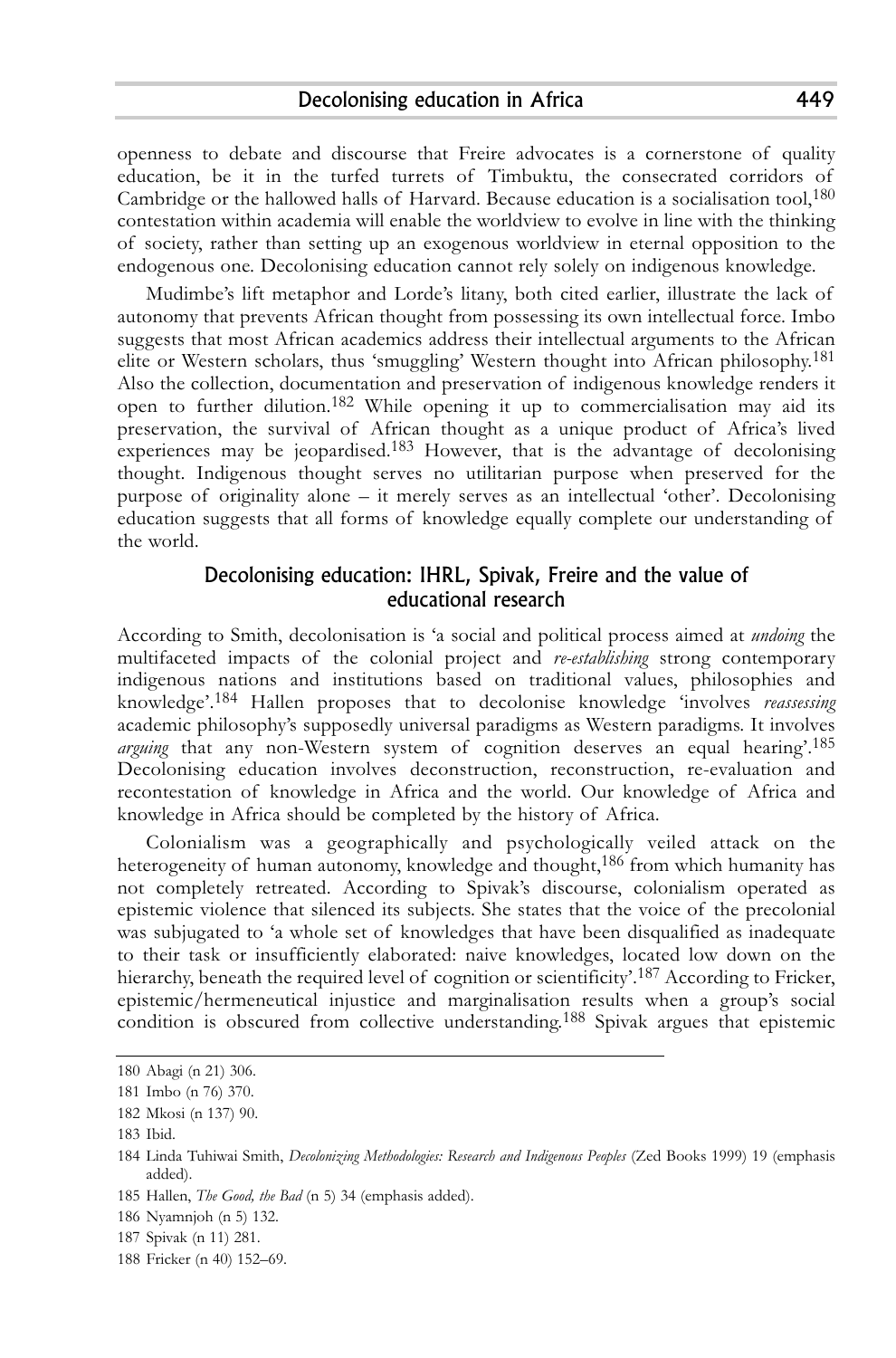violence can only be defused when the intellectual represents the silenced. 189 However, the African intellectual lacks the structural capacity to represent; the Western intellectual lacks testimonial competence.

Consequently, decolonisation of education has to be focused on research-intensive, interdisciplinary, cross-cultural, egalitarian, overt, persistent, capacity-sharing and competence-building. 190 As Maggio states: 'The academy is both part of the problem and part of the solution'.<sup>191</sup> African states rely heavily on international governmental organisations for financial assistance; this assistance is often predicated on internal acquiescence with international norms that may have origins in colonial thought.<sup>192</sup> Consequently, internal decolonisation of education is fettered by the international community. Surprisingly, communicative incompetence occurs within Africa as most of the issues explored in the preceding sections are not described in IHRL terms. 193 International human rights groups do not engage with the daily social injustice struggles of populations, which leads to a disconnect between the aims of IHRL and domestic civil society $^{194}$  because the language of human rights has become a language of privilege. $^{195}$ Taking a Freirian approach acknowledges the 'situationality' of African knowledge – indigenous knowledge is static, but African knowledge is fluid and may (or may not) encompass indigenous knowledge. Indigenous knowledge that is anachronistic or irrelevant can be preserved as such – knowledge that *was*. As Hallen argues, knowledge should be democratised, and not defined by reference to a particular cultural worldview. 196 Promoting a dominant worldview silences the non-dominant views. 197 Knowledge that *is* anywhere should be knowledge everywhere.

Research is the heart of knowledge and education; research into education and the right to education should be aware of the vestiges of colonial knowledge in education. 198 Taking a Freirian approach means that equal and collaborative research should be the main focus of external engagement with Africa. 199 African researchers' originality and 'situationality' run the risk of being rejected for challenging accepted knowledge; thus the most strident academic African voices are diasporic. 200 Intensive African input into collaborative research will ensure that African thought is not silenced and recolonised. 201 Therefore, IHRL should continue to maintain the vanguard of the anticolonial movement.

Decolonising education in Africa should have as one of its focuses the liberating purpose of education. 202 By focusing on humanism as a facet of the African worldview,

<sup>189</sup> Ibid 285.

<sup>190</sup> Higgs (n 169) 45; Wane (n 134) 239.

<sup>191</sup> Joe Maggio, '"Can the Subaltern Be Heard?" Political Theory, Translation, Representation, and Gayatri Chakravorty Spivak' (2007) 32(4) Alternatives: Global, Local, Political 420.

<sup>192</sup> Ali A Abdi, 'Intensive Globalizations of African Education' in Abdi and Hérbert (n 156) 356–9.

<sup>193</sup> Chidi Anselm Odinkalu, 'Why More Africans Don't Use Human Rights Language' (2000) 2(1) Human Rights Dialogue 3.

<sup>194</sup> Ibid.

<sup>195</sup> Ibid.

<sup>196</sup> Hallen, *African Philosophy* (n 5) 88.

<sup>197</sup> Rutazibwa (n 20) 292; Shizha (n 5) 68.

<sup>198</sup> Rutazibwa (n 20) 299; Shizha (n 18) 120.

<sup>199</sup> Mama (n 55) 22; Nyamnjoh (n 5) 144–5, 148; Wane (n 134) 239, 242.

<sup>200</sup> Nyamnjoh (n 5) 145, 148.

<sup>201</sup> Rutazibwa (n 20) 294; Agyeyomah et al (n 108) 249.

<sup>202</sup> Higgs (n 169) 50; Nyamnjoh (n 5) 145.